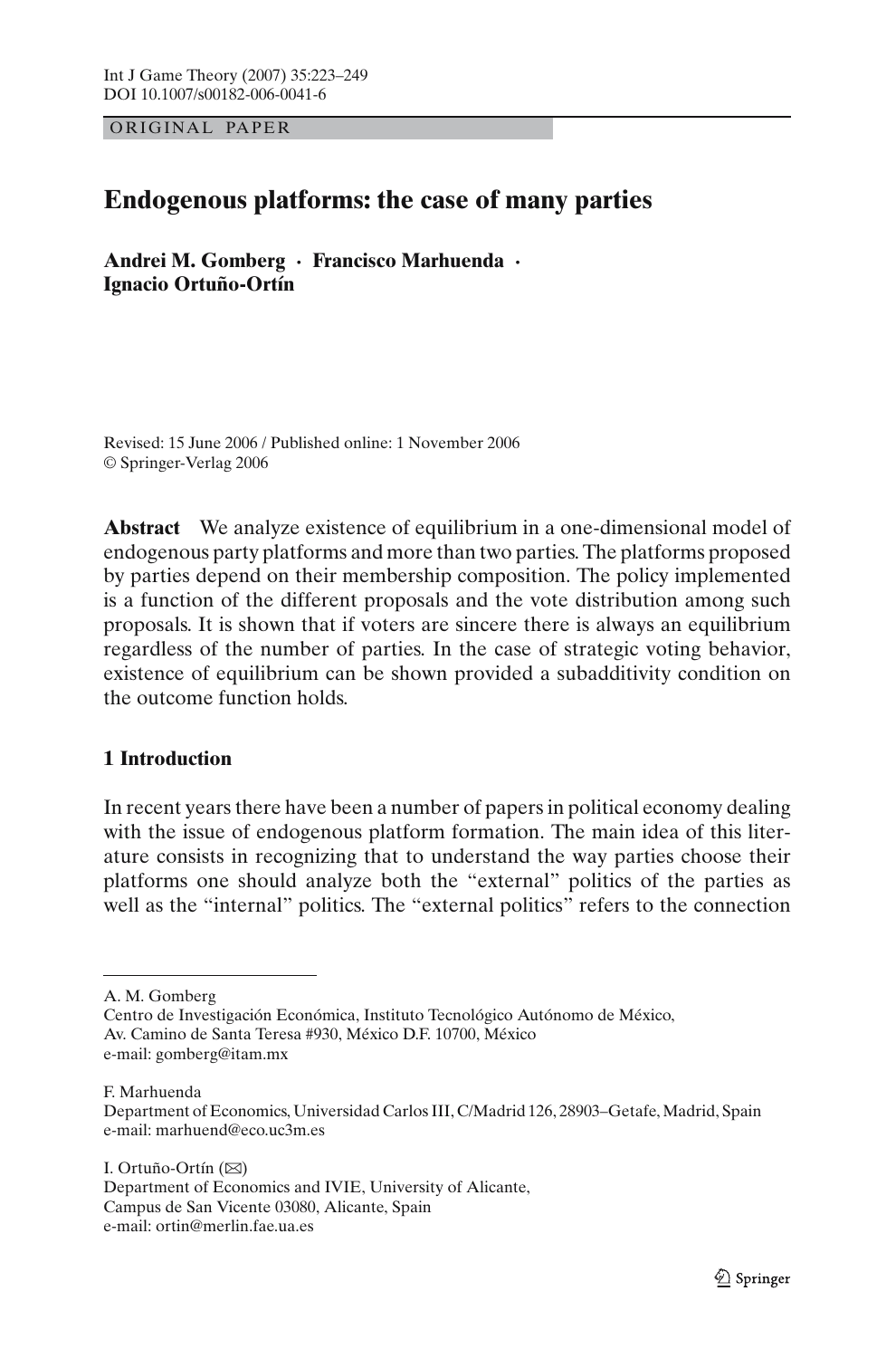between the political platform adopted by a party and the response of the voters to it. The "internal politics" refers to the connection between the party's membership and its platform. These two sides of the party's political problem can be solved simultaneously, for instance, by assuming that, at equilibrium, the proposal put forward by the party, which depends on its membership, should be preferred by all its members to any of the policies proposed by the other parties. An early paper using this idea in a political competition framework to define an equilibrium concept that renders the party ideology endogenous was [Baron](#page-25-0) [\(1993\)](#page-25-0). This equilibrium concept is closely related to the one used in the "voting with one's feet" models originally developed in the context of local public goods (see [Caplin and Nalebuff 1997](#page-26-0) for an abstract framework that encompasses both the party formation and local public finance applications). [Ortuño-Ortín and Roemer](#page-26-1) [\(1998](#page-26-1)) use the same equilibrium concept in an example in the one-dimensional policy space. [Roemer](#page-26-2) [\(1999\)](#page-26-2) deals with a two-dimensional policy space problem but the nature of the "external" policy equilibrium differs from those standard in the literature. In a closely related line of research, papers such as [Aldrich](#page-25-1) [\(1983\)](#page-25-1), [Gerber and Ortuño-Ortín](#page-26-3) [\(1998\)](#page-26-3), and [Poutvaara](#page-26-4) [\(2003\)](#page-26-4) have considered the interrelationship between partisan [policy](#page-26-5) [platforms](#page-26-5) [and](#page-26-5) [political](#page-26-5) [activism.](#page-26-5)

Gomberg, Marhuenda and Ortuño-Ortín [\(2004\)](#page-26-5) (henceforth, GMO) consider a general model of two parties competing in a multidimensional policy space. Party platforms depend on the composition of the parties' membership (interpreted as its internal primary electorate), whereas party membership depends on the proposed party platforms. Individuals vote strategically and the overall social outcome is taken to be a weighted average of party platforms and overall equilibrium is obtained when no group of voters can shift the social outcome in its favor by switching parties (external equilibrium) and the party platforms are consistent with their electorate (internal equilibrium). They show that existence of overall equilibrium with distinct platforms ("pluralistic equilibrium") in the two-party case depends on the odd-even dimensionality of the policy space. This result follows from the theoretical development of [Caplin and Nalebuff](#page-26-0) [\(1997\)](#page-26-0) and [Gomberg](#page-26-6) [\(2004\)](#page-26-6), which showed that conditions necessary to ensure existence of pluralistic equilibria in twojurisdiction (including two-party) models are sensitive to the parity of policy space dimension. The apparently paradoxical result is somewhat clarified by the example in [Gomberg](#page-26-7) [\(2005\)](#page-26-7), which suggests a more complex interaction between the number of parties and the dimensionality of the policy space.

This paper takes up the GMO framework and studies the issue of pluralistic equilibrium existence in the case of more than two parties. However, we restrict the analysis to the one-dimensional policy space. In common with the abovecited papers, the number of available "shell" parties is exogenously given. Thus, we do not deal with a model of endogenous number of parties. This assumption renders the approach here different from the one in [Levy](#page-26-8) [\(2004](#page-26-8)) and from the popular m[odels](#page-26-10) [of](#page-26-10) ["citizen-candidates"](#page-26-10) [\(Osborne and Slivinski 1996](#page-26-9) and Besley and Coate [1997\)](#page-26-10) in which candidates are endogenously determined.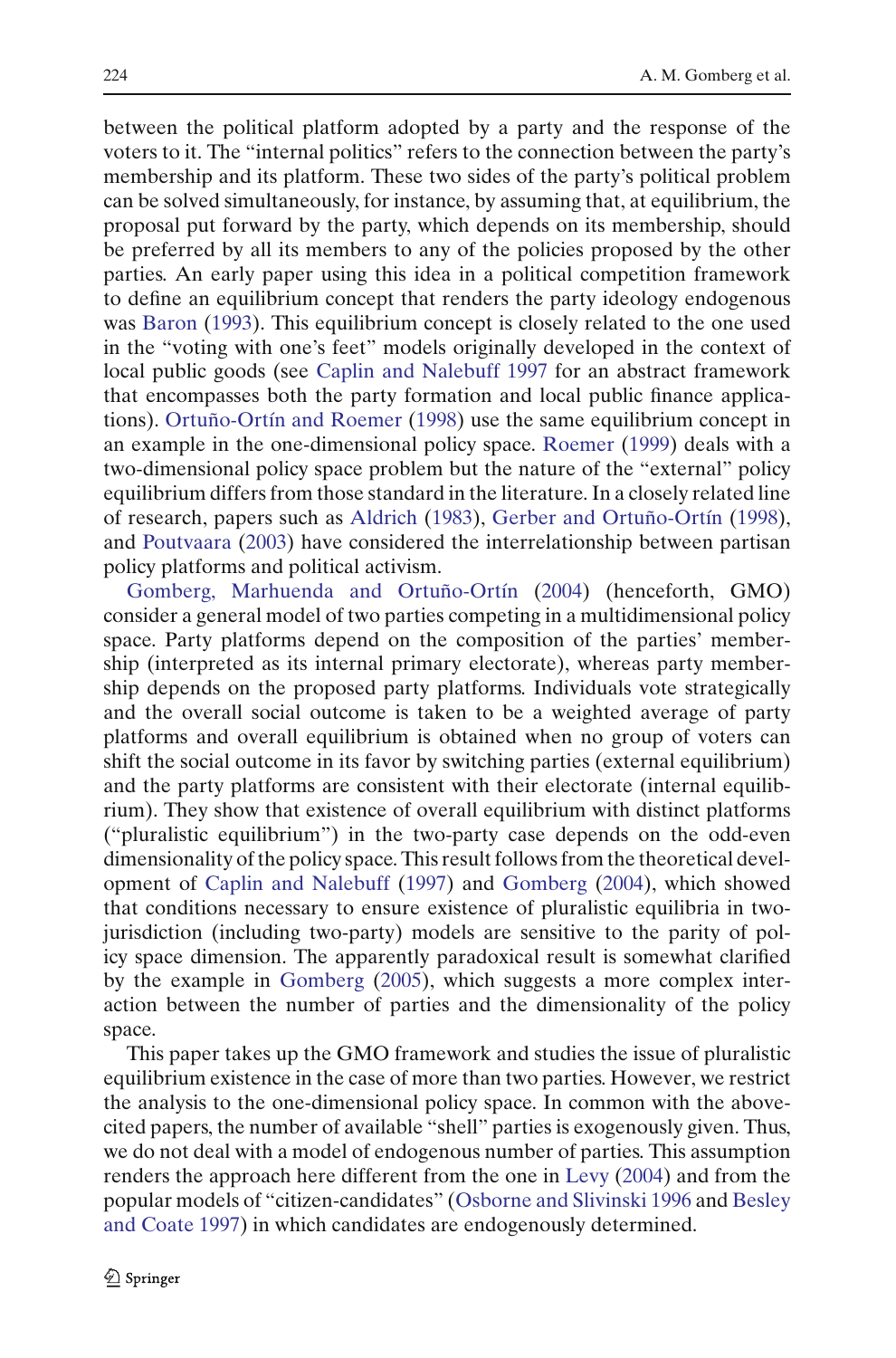Nonetheless, the number of parties that in equilibrium have non-negligible membership is endogenous in our model. In particular, we are interested in establishing conditions for existence of equilibria in which all available parties receive a strictly positive mass of votes. It turns out that such existence results crucially depend on the specifics of the model of interparty ("external") competition. Namely, the results depend on the nature of the voters' behavior (whether the voting is sincere or strategic) and on the manner in which voting results are aggregated into the final policy choice by the society (i.e., on whether the political system is favoring smaller or larger parties).

In the more straightforward case of sincere voting, where all agents vote for the party with the most appealing platform irrespective of the impact on final policy, we show that overall pluralistic equilibrium exists for any number of parties under fairly standard assumptions. It should be noted that formally this result is closely related to a string of sorting equilibrium existence results in local public goods economies dating back to [Westhoff](#page-26-11) [\(1977\)](#page-26-11).

If voting behavior is strategic (as in GMO), the results crucially depend on the nature of the electoral system. We study two cases here depending on either the superadditive or subadditive nature of such relation between vote share and the influence on the outcome policy. In the superadditive case, a single party receiving the same vote share as the sum of the vote shares received by two parties obtains a greater weight than the sum of the weights of those two parties. This superadditivity assumption is related to the "economies of party size" analyzed in [Osborne and Tourky](#page-26-12) [\(2004](#page-26-12)). In this case, and for the one-dimensional policy space, [Gerber and Ortuño-Ortín](#page-26-3) [\(1998\)](#page-26-3) show that whatever the profile of party platforms there can be no "external" voting equilibrium with more than two parties receiving a strictly positive vote share. Thus, and following on the suggestion in [Osborne and Tourky](#page-26-12) [\(2004\)](#page-26-12), we consider the subadditive case (i.e., the case where two separate parties together are more powerful than a single "merged" party). For this case, we provide general conditions for existence of voting equilibrium with three parties receiving a positive vote share. Thus, our results can be viewed as providing one formalization to the so-called Duverger's Hypothesis, that claims that multiparty systems are favored by the proportional representation systems. We proceed to adapt the proof of existence of overall equilibrium in the sincere case to deal with the strategic behavior.

The rest of the paper is organized as follows. Section [2](#page-2-0) introduces a general spatial model of multiparty interaction along the lines of GMO. Section [3](#page-5-0) presents the proof of equilibrium existence of equilibrium in a voting game with exogenous party platforms. Section [4](#page-14-0) defines an overall multiparty pluralistic equilibrium, Sect. [5](#page-15-0) provides a proof of its existence in the sincere voting case, while Sect. [6](#page-19-0) extends the existence result to the strategic voting case.

#### <span id="page-2-0"></span>**2 The general model**

The model in this section is based on GMO. The society has to implement a vector of policies  $x \in Z$ , where Z is a non-empty compact and convex subset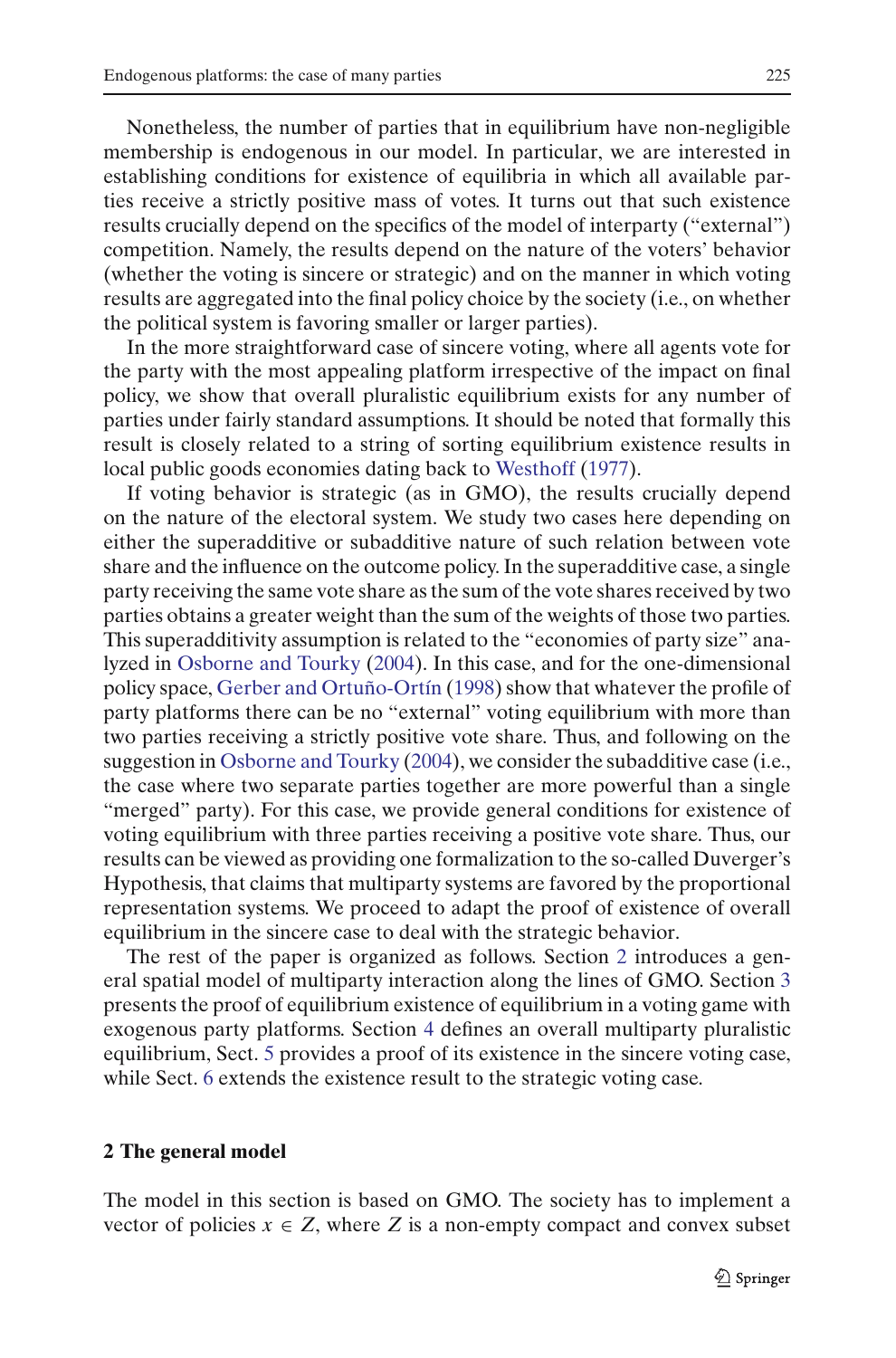of R. We denote by *A* the set of types of agents. Each agent  $\alpha \in A$  has Euclidean preferences represented by the utility function

$$
u(x, \alpha) = -|x - \alpha|, \quad x \in A
$$

We can, therefore, identify an agent with his ideal vector in *A*. We assume that the set of agents *A* is a compact and convex non-singleton subset of *Z* and so, without loss of generality, we will take  $A = Z = [0, 1]$ .

The distribution of agents is described by a nowhere vanishing, continuous density function *f*. We let *F* denote the associated distribution function. The measure of a Lebesgue measurable subset *B* of *A* according to this density is denoted by  $\mu(B)$ .

There are  $m \geq 2$  parties. Individuals are free to join any of the parties, resulting in a population partition  $C = \{C_1, \ldots, C_m\}$  of *A*, consisting of non-empty, (Lebesgue) measurable subsets. The policy proposed by party  $i = 1, \ldots, m$  is denoted by  $P_i(C)$  and is determined as follows

<span id="page-3-1"></span>**Assumption 2.1** There is a mapping P that assigns to each partition  $\{C_1, \ldots, C_m\}$ of *A* the policies  $P(C) = (P_1(C), \ldots, P_m(C))$  proposed by the parties. The mapping *P* satisfies that,  $P_i(C) \in C_i$  for each  $i = 1, \ldots, m$ .

Thus, *P* is an exogenous mapping that assigns to each subset  $B \subset A$ , the policy of party *B*. One may interpret *P* as a profile of party statutes that establish the manner in which preferences of party memberships aggregate into a platform. Typical examples of a  $P_i$  would be the median-voter and mean-voter rules, which tell each party *i* to choose the feasible  $(P_i(C) \in C_i)$  policy that is the best for, respectively, its median or mean member.<sup>[1](#page-3-0)</sup> Furthermore, we shall assume that the policy chosen by each party enjoys the support of a minimum fraction of the total population in that party. Formally,

<span id="page-3-2"></span>**Assumption 2.2** There is a  $\delta > 0$  such that if  $C = \{C_1, \ldots, C_m\}$  is a partition of *A* consisting of measurable subsets with  $\mu(C_i) > 0$ , then for all  $i = 1, \ldots, m$  and  $y \in C_i$ , we have

$$
\frac{\mu(\{\alpha \in C_i : u(P_i(C), \alpha) \ge u(y, \alpha)\})}{\mu(C_i)} \ge \delta
$$

This assumption says that the proposal of a party should obtain a minimum support among its members.

Given a set of proposals,  $p = (p_1, \ldots, p_m)$ , individuals shall vote, in a manner explained below, inducing some population partition *C*. The corresponding

<span id="page-3-0"></span><sup>&</sup>lt;sup>1</sup> Notice that if  $C_i$  is an interval, this amounts to simply choosing the ideal point of, respectively, the median or mean voter. If *Ci* is non-convex, though, the rule definitions may be ambiguous. We shall resolve the ambiguity for the mean-voter rule by always assuming that if there is more than one point in *Ci* at the smallest distance from the mean voter, the leftmost of these is chosen. For the median-voter rule, if there are multiple median points in  $C<sub>i</sub>$  we shall always take the leftmost of these. Given the nature of equilibria we shall construct, these tie-breaking assumptions are without loss of generality.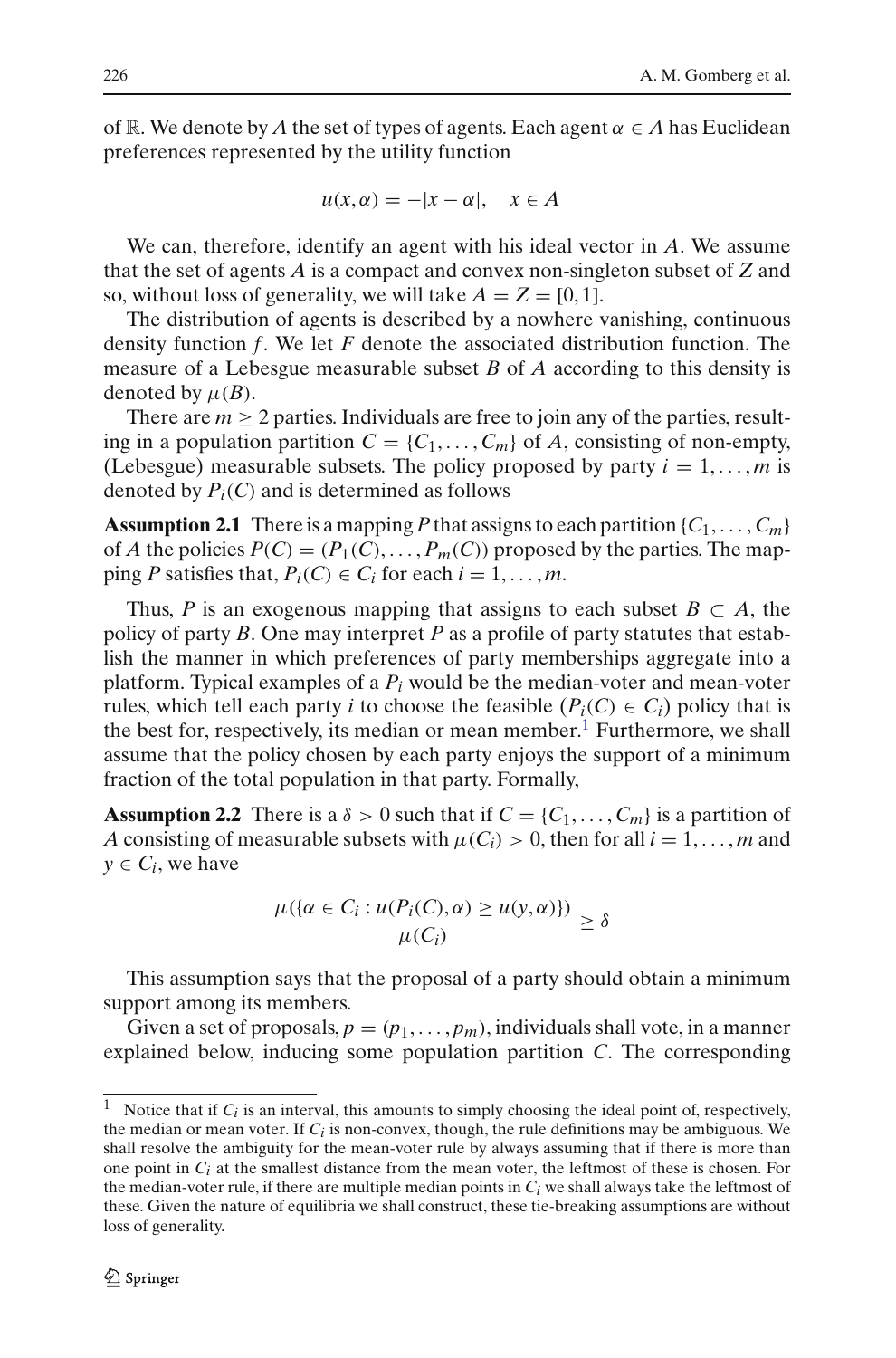vote shares are represented by a vector  $w(C) \in \Delta^{m-1} = \{(x_1, \ldots, x_n) \in$  $\mathbb{R}^m_+ : x_1 + \cdots + x_n = 1$ , the  $m-1$  dimensional simplex. When the underlying partition is clear we shall just write *w*.

The overall policy outcome depends on the manner in which the vote divides between the parties, as well as on the propositions that are on offer and on the type of political institution in place. We assume that the relevant political institutions are fixed so that the policy outcome can be seen as depending exclusively on the proposals and the vote distribution. Thus, there is some outcome function  $T: Z^m \times \Delta^{m-1} \to Z$ . While, in principle, a general set of outcome functions may be analyzed, we restrict ourselves to special classes of these. In particular, in this paper we shall focus on the "convex combination" outcome functions (see [Alesina and Rosenthal 1997](#page-25-2) and [Ortuño-Ortín 1997\)](#page-26-13).

**Assumption 2.3**  $T(p, w) = \sum_{j=1}^{m} g^{j}(w) p^{j}$ , where  $g \equiv (g^{1}, \ldots, g^{m})$  is a continuous function from  $\Delta^{m-1}$  to itself.

The idea behind this assumption is that all parties with electoral representation have some influence on the policy implemented. Thus, our model, technically, does not include "winner takes all" models. However, the influence exerted by minority parties could be arbitrary small, meaning that the winnertake all model can be arbitrarily well approximated by a sequence of functions*T*.

The following assumption on the outcome function shall be imposed throughout.

#### **Assumption 2.4**

- (1) For every  $i = 1, \ldots, m$ , the weight  $g^{i}(w)$  assigned to party *i* is strictly increasing in the vote share  $w<sup>i</sup>$  obtained by that party.
- (2) For every party  $i = 1, ..., m$ , we have that  $g^{i}(w) = 0$  whenever  $w^{i} = 0$  and  $g^i(w) = 1$  whenever  $w^i = 1$
- (3) (anonymity) If  $w^i = w^j$  then  $g^i(w) = g^j(w)$ .

In terms of the vote-share impact function *g*, we shall concentrate on two general families in this paper: superadditive and subadditive.

**Definition 2.5** *The function g is* superadditive *if for any vector of vote share w with*  $w^i \geq w^j$  *for some i*  $\neq j$  *and for any*  $\varepsilon \in [0, w^j]$  *we have that*  $g^i(w) + g^j(w) \leq$  $g^i(\overline{w}) + g^j(\overline{w})$ *, where*  $w^k = \overline{w}^k$  *for all*  $k \neq i, j$  *and*  $\overline{w}^i = w^i + \varepsilon$ *,*  $\overline{w}^j = w^j - \varepsilon$ *.* We *say that g is subadditive if the reverse inequality happens, i.e. if*  $g^i(w) + g^j(w)$  $g^i(\overline{w}) + g^j(\overline{w})$ .

In words, the superadditivity of *g* can be interpreted as implying the political system favoring large parties, while the subadditivity of *g* indicates a bias towards small parties.

Under the assumption of Euclidean preferences, given the policy proposals represented by *p* and the voting pattern represented by *w*, the payoff enjoyed by an individual of type α is given by  $u(T(p, w); \alpha) = -|\alpha - T(p, w)|$ . Regarding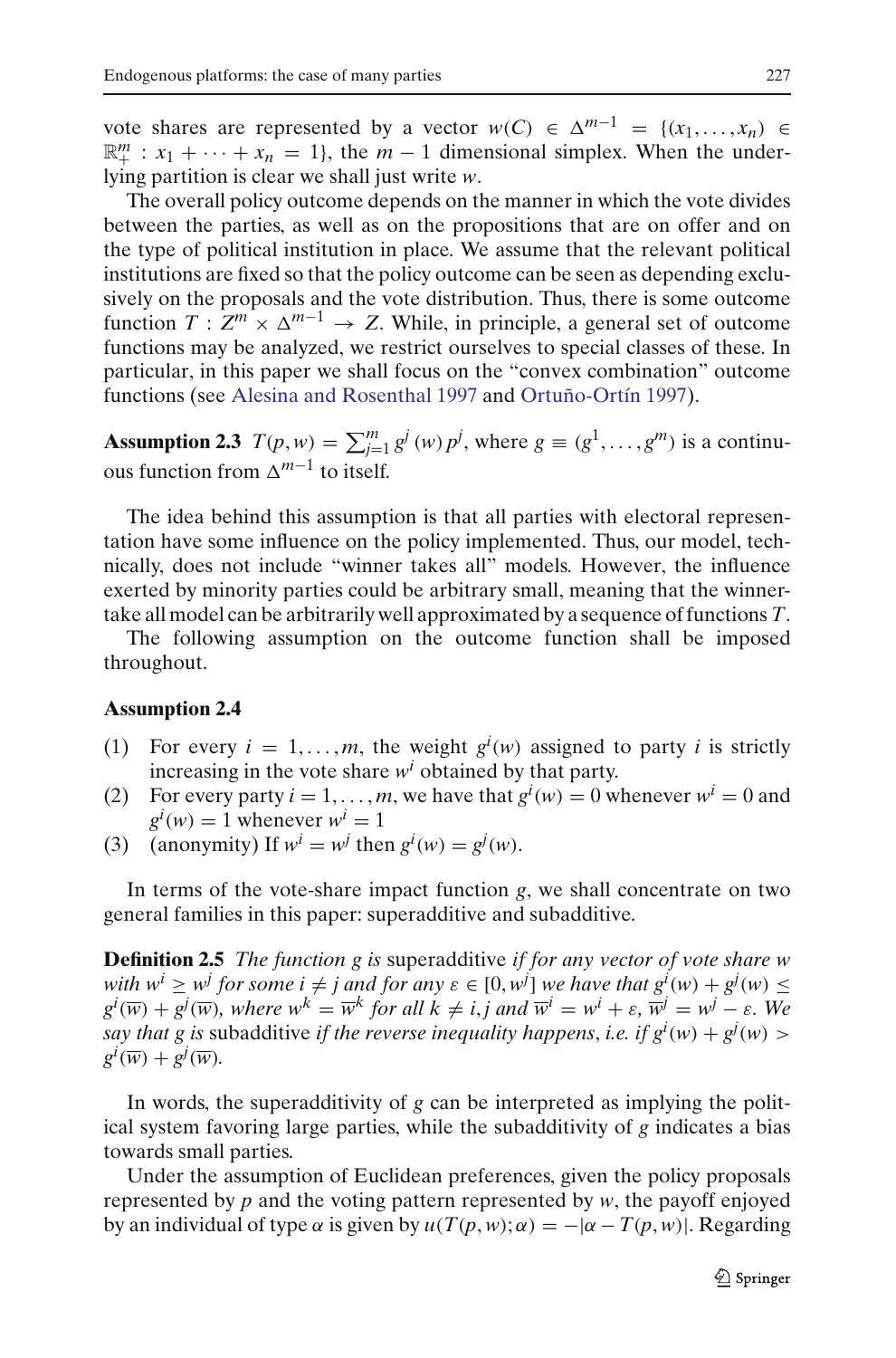the way agents decide their vote, two alternatives are considered in this paper,

- (1) Agents vote *sincerely*.
- (2) Agents vote *strategically*.

When agents behave sincerely, they vote for their most preferred proposal. Assuming the party platforms are distinct, we may reorder parties so that  $p_1 < p_2 < \cdots < p_m$ . Thus, taking the convention that  $a_0 = 0$ ,  $a_m = 1$ , the set of voters who favor the proposal of party  $i = 1, \ldots, m$  is

$$
C_i(p) = [a_{i-1}, a_i]
$$
 (2.1)

<span id="page-5-1"></span>where  $a_i = \frac{p_i + p_{i+1}}{2}$ .

In the strategic case, agents care about the outcome  $T(p, w)$ . Thus, it might happen that some agents do not vote for their most preferred policy. Since any agent in a continuum is negligible, in order for the strategic voting to be non-trivial, as in GMO, we choose an equilibrium concept that involves the possibility of [coalitional](#page-25-2) [deviations](#page-25-2) [\[in](#page-25-2) [this,](#page-25-2) [we](#page-25-2) [follow](#page-25-2) [such](#page-25-2) [papers](#page-25-2) [as](#page-25-2) Alesina and Rosenthal [\(1997\)](#page-25-2) and [Gerber and Ortuño-Ortín](#page-26-3) [\(1998\)](#page-26-3)]. Thus, given a vector of proposals *p*, the Strong Nash equilibrium (SNE) of [Aumann](#page-25-3) [\(1959](#page-25-3)) requires that the associated population partition  $C$  is such that no coalition of positive measure of agents wants to deviate and vote in a way different from the one prescribed by the equilibrium strategy. That is, any voting deviation changes the outcome  $T(p, w)$  in a direction such that some of the members in the deviation coalition end up worse off.

#### <span id="page-5-0"></span>**3 Existence of equilibrium in the voting game with strategic voters**

In the case of sincere voting behavior, existence of equilibrium in the voting game is automatic. Each agent votes for the closest proposal to his most preferred policy, and the corresponding population partition is given by Eq. [2.1](#page-5-1) in the previous section. Notice that, in this case, agents do not care about the outcome  $T(p, w(C))$  and, consequently, the voting equilibrium does not depend on our assumption on the type of additivity of the function *g*.

The case of strategic voting behavior is more complicated and, moreover, existence of equilibrium depends on the nature of the function *g*. In a more general model, [Gerber and Ortuño-Ortín](#page-26-3) [\(1998](#page-26-3)) show that if *g* is superadditive<sup>2</sup> and the policy space is one-dimensional, there is no equilibrium for which more than two parties receive a vote share of (strictly) positive measure. A similar res[ult](#page-26-12) [is](#page-26-12) [provided,](#page-26-12) [in](#page-26-12) [a](#page-26-12) [different](#page-26-12) [but](#page-26-12) [related](#page-26-12) [environment,](#page-26-12) [by](#page-26-12) Osborne and Tourky [\(2004](#page-26-12)). They show that, if there exist economies of party size, there is no equilibrium with more than two parties. The idea behind these results is very intuitive. Consider an equilibrium with three parties, each of them obtaining a positive vote share. Let the policy proposals be  $p_1 < p_2 < p_3$ . Say that

<span id="page-5-2"></span><sup>2</sup> Their definition of superadditivity is weaker than the one adopted in this paper.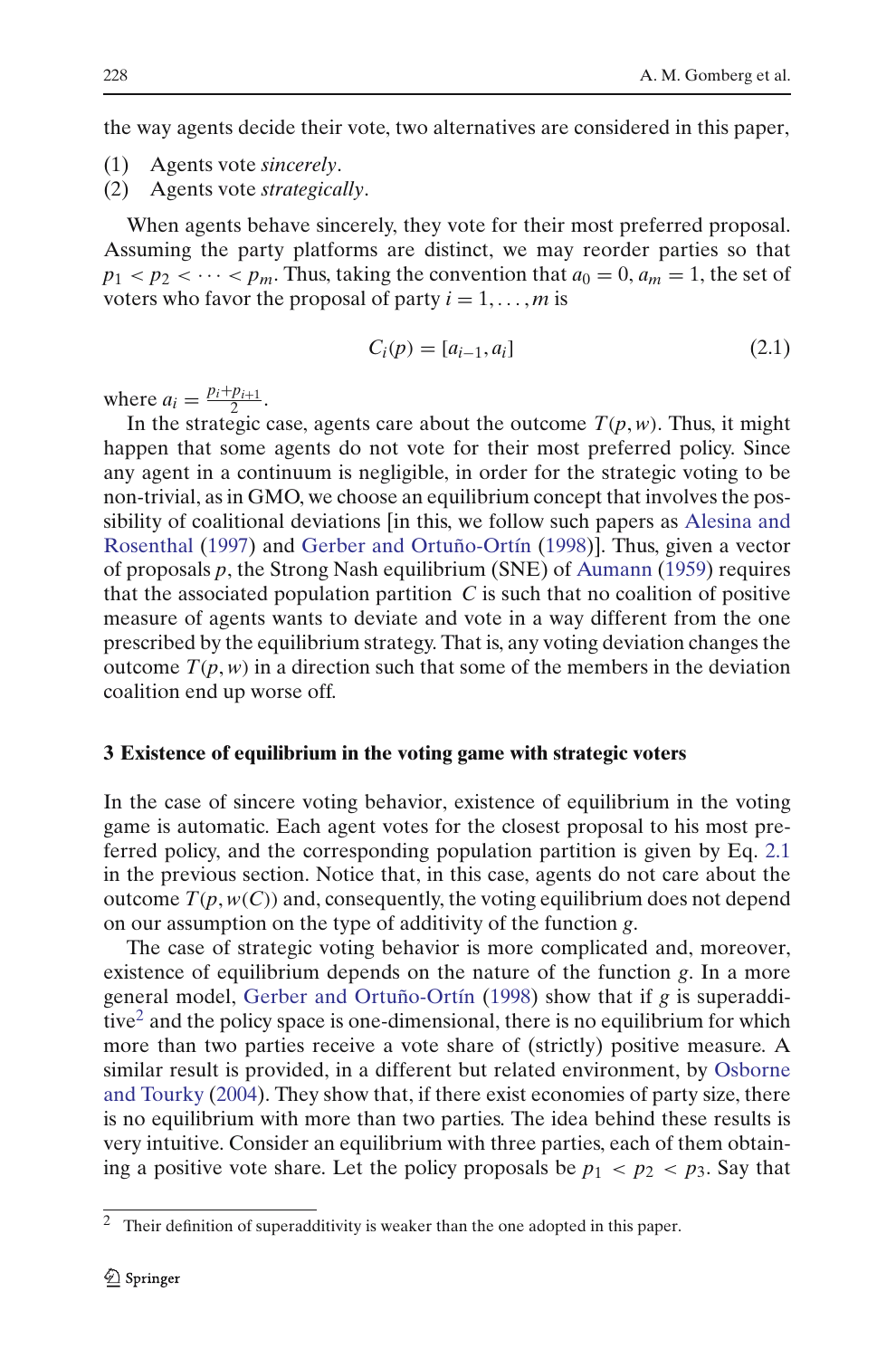the outcome  $T(p, w(C))$  is such that  $p_2 < T(p, w(C)) < p_3$ . Superadditivity of *g* implies that if some (positive mass) of agents voting for *p*<sup>2</sup> deviate and vote for  $p_1$  instead, the outcome would move toward the left. It is not difficult to show that there always exists such a set of agents among the voters of  $p_2$  whose ideal policies are to the left of  $T(p, w(C))$ . Those agents improve by deviating from the original strategy and voting for  $p_1$  instead. Thus, there is no three-(or more) party equilibrium when the policy space is one-dimensional and *g* is superadditive.

This negative result seems to be quite robust and [Osborne and Tourky](#page-26-12) [\(2004](#page-26-12)) suggest that existence of equilibrium with more than two parties can only be explained if the dimension of the policy space is higher than one and/or there are diseconomies of party size (in our environment this is an interpretation of subadditivity of *g*).

This paper does not explore whether increasing the dimensionality of the policy space solves the equilibrium existence problem or not.[3](#page-6-0) In this section, and following the suggestion in [Osborne and Tourky](#page-26-12) [\(2004\)](#page-26-12), we study the possible existence of voting equilibrium in the case of subadditivity of *g* in the onedimensional policy space with more than two parties. For simplicity, we will restrict our analysis to the case of three parties, even though, the same ideas could be applied to any number of parties and similar results could be obtained. Considering the general case, however, would have substantially complicated the analysis below without providing additional intuitions, so we will state the results and provide the proofs only for the three-party case.

<span id="page-6-1"></span>**Assumption 3.1** There are three parties, agents vote strategically and the function *g* is subadditive.

Let  $p = \{p_1, p_2, p_3\}$  be the parties's proposals. We analyze the case in which these proposals are distinct and w.l.o.g. we assume that  $0 \le p_1 < p_2 < p_3 \le 1$ . Each agent in *Z* has to vote for one element of *p*. Thus, the strategy space for each agent  $\alpha \in Z$  is  $E_{\alpha} = p$ . We define  $E = \prod_{\alpha \in Z} E_{\alpha}$ . Clearly, an element  $e \in E$  specifies the way each agent votes. Thus, the vector *p* and the chosen strategy profile *e* determine a voting partition  $C = (C_1, C_2, C_3)$  of *Z*. It might be convenient to write such partition as  $C(e)$ , a function of the strategies chosen by the agents. The outcome function is  $T(p, w(C(e)))$ , and clearly  $p_1 \leq T(p, w(C(e))) \leq p_3$ . Thus, we can define a voting game by  $\Gamma = (Z, f, E, u, g, T)$ , and our equilibrium concept is the [Aumann](#page-25-3) [\(1959](#page-25-3)) SNE.

<span id="page-6-3"></span>**Definition 3.2** *A strategy profile*  $e \in E$  *is a strong Nash equilibrium (SNE) of the voting game*  $\Gamma$  *if there exists no (measurable subset)*  $D \subseteq Z$  *and no other strategy profile*  $e' \in E$  *such that*  $e'_x = e_x$ *, for every*  $x \notin D$  *and*  $u(T(p, w(C(e'))); \alpha) >$  $u(T(p, w(C(e))); \alpha)$ , *for every*  $\alpha \in D$ .

<span id="page-6-2"></span>To simplify some of the proofs we restrict our analysis to a particular family of subadditive functions *g*:

<span id="page-6-0"></span><sup>&</sup>lt;sup>3</sup> However, it is worth mentioning that [Gomberg](#page-26-7) [\(2005](#page-26-7)) provides an example of non-existence for a three party case for any dimension of the policy space.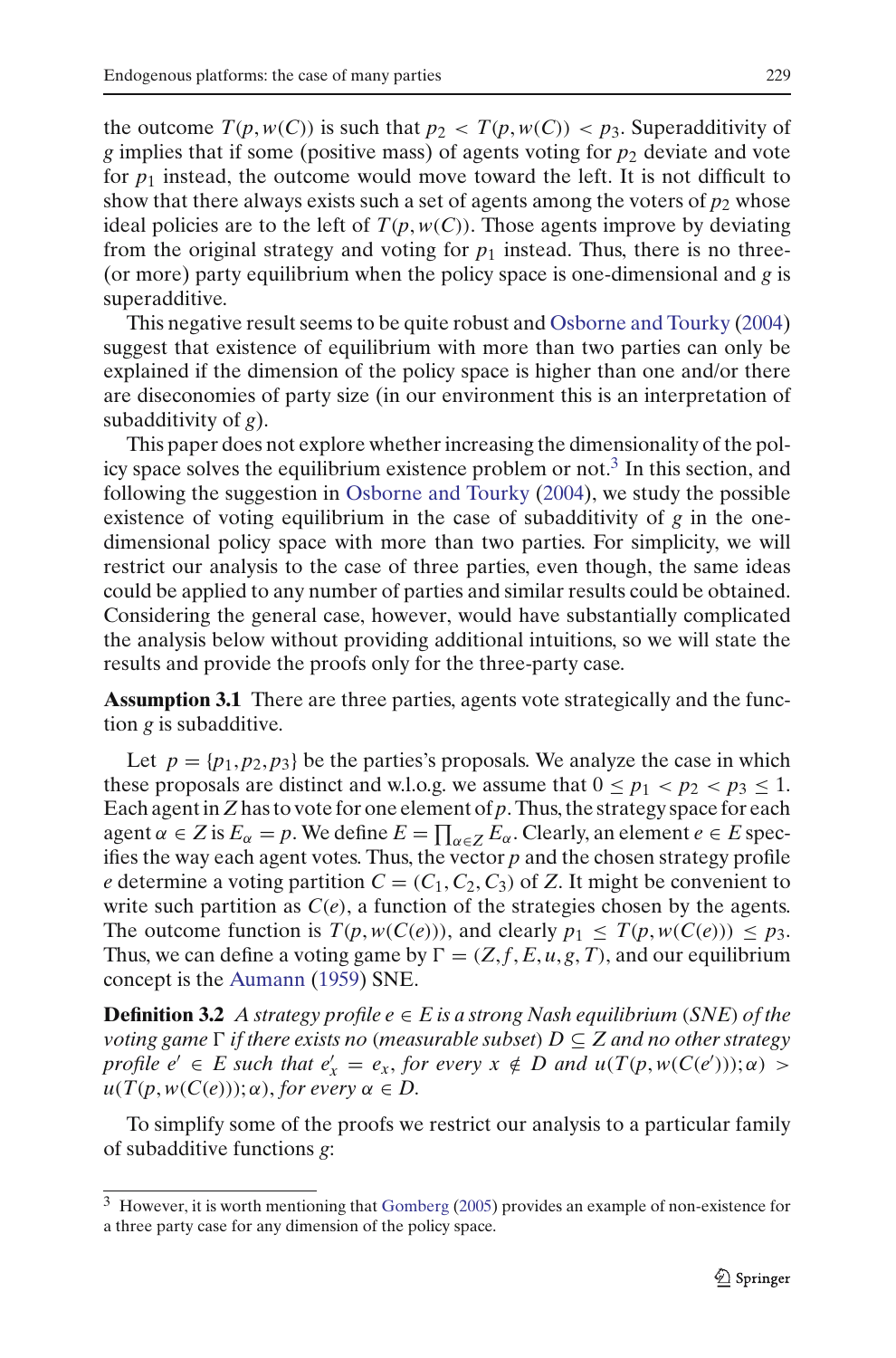**Assumption 3.3** The function *g* is given by

$$
g^{i}(w) = \frac{h(w^{i})}{h(w^{1}) + h(w^{2}) + h(w^{3})}
$$

where the function h is continuously differentiable when  $w<sup>i</sup> > 0$ , increasing and strictly concave,  $h(0) = 0$ ,  $h(1) = 1$ , and  $h'(0) = \infty$ .

An important example of such subadditive functions is given by  $h(x) = x^{\gamma}$ ,  $0 < \gamma < 1$ .

Let the strategy profile  $e^* \in E$  be a SNE. We shall show existence of SNE such that all party memberships are intervals. Thus, we can identify the partition<sup>[4](#page-7-0)</sup> *C*(*e*<sup>\*</sup>) by the numbers, *a*<sub>1</sub> and *a*<sub>2</sub>,  $0 \le a_1 \le a_2 \le 1$  such that  $C_1(e^*) = [0, a_1]$ ,  $C_2(e^*) = [a_1, a_2]$  and  $C_3(e^*) = [a_2, 1]$ . Thus, for instance, the case in which party 2 gets no votes can be represented by  $a_1 = a_2$ .

Since individual deviations from the equilibrium strategy *e*<sup>∗</sup> do not change the outcome policy  $T(p, w(C(e^*)))$ , we only need to analyze deviations by coalitions of positive measure.

The following lemma provides conditions that have to be satisfied by any strong Nash equilibrium with interval memberships in a three-party voting game with the outcome policy function satisfying the above conditions. In words, it states that the equilibrium policy outcome must coincide with the ideal policy of either the rightmost or the leftmost member of the centrist party (otherwise, there would always exist a sufficiently small subcoalition of voters with ideal points between the policy outcome and the membership partition point that could shift the outcome in their direction by switching parties). In addition, it requires that the ratio of the distances between the policy oucome and the policy proposals of one of the "extremist" and the centrist parties must be inversely related to the ratio of the rate with which these parties' influence grows with their vote share.

<span id="page-7-1"></span>**Lemma 3.4** *Let Assumptions* [3.1](#page-6-1) *and* [3.3](#page-6-2) *hold. Then*, *the strategy profile e*<sup>∗</sup> *is a SNE iff either of the following conditions hold.*

(1) *If*  $T(p, w(C(e^*))) \ge p_2$ , *then*  $T(p, w(C(e^*))) = a_2$  *and* 

$$
\frac{T(p, w(C(e^*))) - p_1}{T(p, w(C(e^*))) - p_2} = \frac{h'(w_2)}{h'(w_1)}\tag{3.1}
$$

<span id="page-7-3"></span><span id="page-7-2"></span>(2) If 
$$
T(p, w(C(e^*))) \leq p_2
$$
, then  $T(p, w(C(e^*))) = a_1$  and

$$
\frac{T(p, w(C(e^*))) - p_3}{T(p, w(C(e^*))) - p_2} = \frac{h'(w_2)}{h'(w_3)}\tag{3.2}
$$

<span id="page-7-0"></span><sup>4</sup> Note, that *C*(*e*∗) defined in this way is not a partition of *Z* in the usual, strict meaning of this word, since the elements of  $C(e^*)$  intersect at the end points of the interval. However, since this intersections consist exactly of one point and, hence, have measure zero, we may ignore them. Alternatively, we might define the sets  $C_i(e^*)$  using half-open intervals. Nevertheless, for simplicity of notation, we shall use the above definition with closed intervals.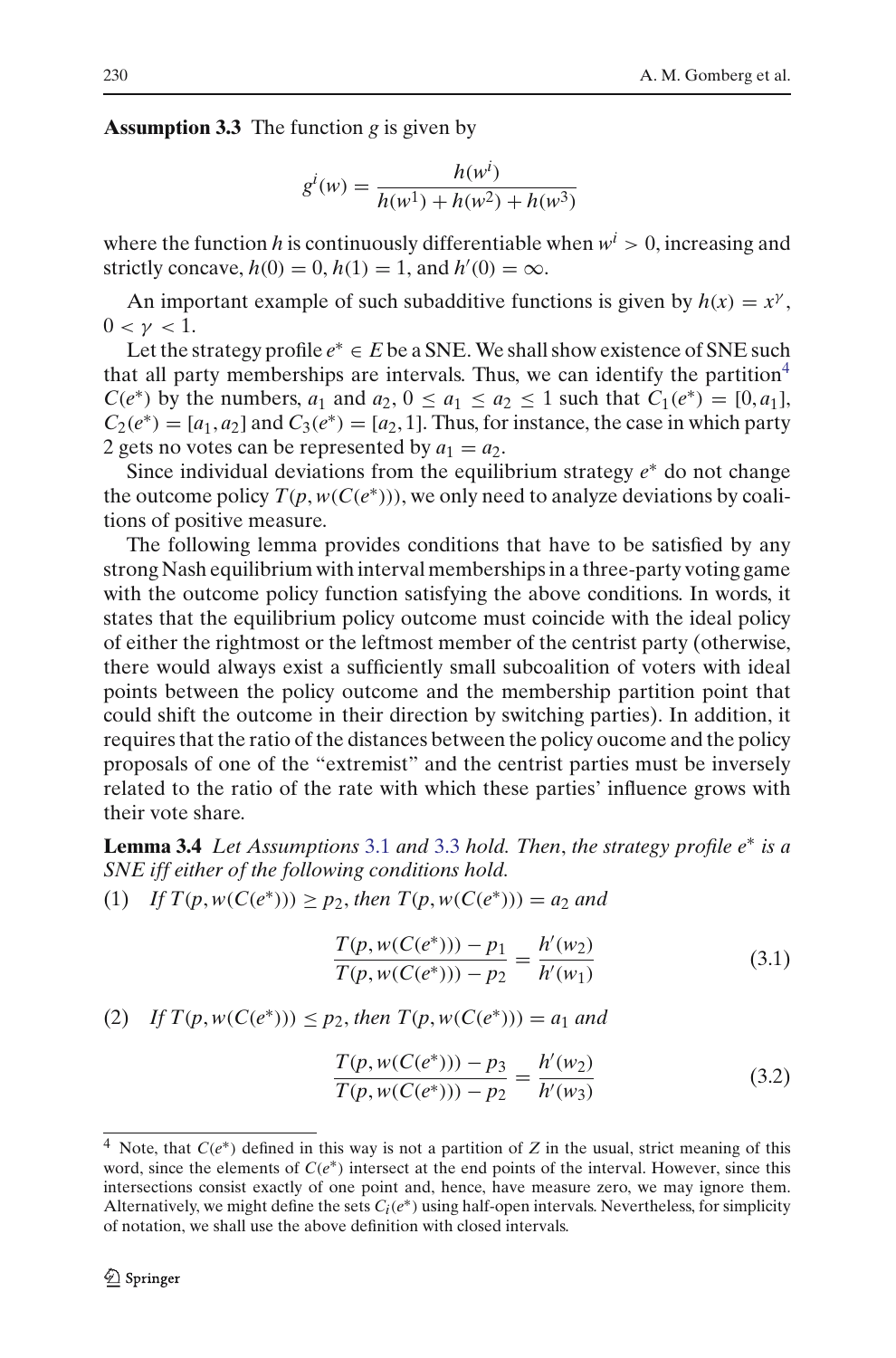*Proof* We show first that if  $e^*$  is a SNE, then either  $T(p, w(C(e^*))) = a_1$ or  $T(p, w(C(e^*))) = a_2$ . Let  $e^*$  be a SNE and suppose, for example, that  $T(p, w(C(e^*)))$  > *a*<sub>2</sub> (the proof in cases  $T(p, w(C(e^*)))$  < *a*<sub>1</sub> and  $a_1 < T(p, w(C(e^*))) < a_2$ ) is similar). Since  $T(p, w(C(e^*)))$  is a convex combination of  $p_1, p_2$  and  $p_3$  we know that  $T(p, w(C(e^*))) \leq p_3$  and it is straightforward to see that in equilibrium  $T(p, w(C(e^*))) < p_3$ .

Let  $0 < k < T(p, w(C(e^*))) - a_2$  and let *D* be the interval  $(a_2, a_2 + k)$ . Since the density *f* is strictly positive, *D* has positive measure. We shall show for some  $0 < k < T(p, w(C(e^*))) - a_2$ , the above set of agents, *D*, can deviate from the strategy profile *e*<sup>∗</sup> and be better off.

Consider the strategy profile  $e' \in E$  such that  $e'_\alpha = e^*_a$ ,  $\forall \alpha \notin D$  and  $e'_\alpha =$  ${p_1}$ ,  $\forall \alpha \in D$ . Since the function  $T(p, w(C(e)))$  is continuous we can always make the set *D* small enough so that  $|T(p, w(C(e^*))) - T(p, w(C(e^*)))| < k$ . In this case, if  $T(p, w(C(e^*))) > T(p, w(C(e^{'})))$  all the agents in the deviating coalition *D* would be better off under the strategy profile *s* . Thus, it only remains to be proven that indeed

$$
T(p, w(C(e^*))) > T(p, w(C(e^{'}))) \quad \text{for } k \text{ small enough} \tag{3.3}
$$

<span id="page-8-0"></span>Recall that

$$
T(p, w(C(e^*))) = p_1 \frac{h(w_1)}{h(w_1) + h(w_2) + h(w_3)} + p_2 \frac{h(w_2)}{h(w_1) + h(w_2) + h(w_3)} + p_3 \frac{h(w_3)}{h(w_1) + h(w_2) + h(w_3)}
$$

It is convenient to write  $I(w) = T(p, w)$ , where  $w = (w_1, w_2, w_3)$ . A sufficient condition for condition [3.3](#page-8-0) to hold true is

$$
\frac{dI(w_1 + \varepsilon, w_2, w_3 - \varepsilon)}{d\varepsilon}|_{\varepsilon = 0} < 0 \tag{3.4}
$$

<span id="page-8-1"></span>Taking the derivative and rearranging terms, inequality [3.4](#page-8-1) can be written as

$$
h'(w_3)(I(w_1, w_2, w_3) - p_3) - h'(w_1)(I(w_1, w_2, w_3) - p_1) < 0 \tag{3.5}
$$

<span id="page-8-2"></span>Since  $h' > 0$  and  $I(w_1, w_2, w_3) < p_3$  and  $I(w_1, w_2, w_3) > p_1$ , inequality [3.5](#page-8-2) holds and, for  $k > 0$  small enough, the coalition D may profit by deviating to strategy *e*∗.

Next, we prove necessity for the case  $T(p, w(C(e^*))) \ge p_2$ . The proof of the other alternative is analogous. Thus, from now until the end of the proof of Lemma [3.4,](#page-7-1) we assume that

$$
T(p, w(C(e^*))) \ge p_2
$$

First of all, remark that, since  $a_1 \leq p_2 \leq a_2$  then, from the above argument, we must have that  $T(p, w(C(e^*))) = a_2$ .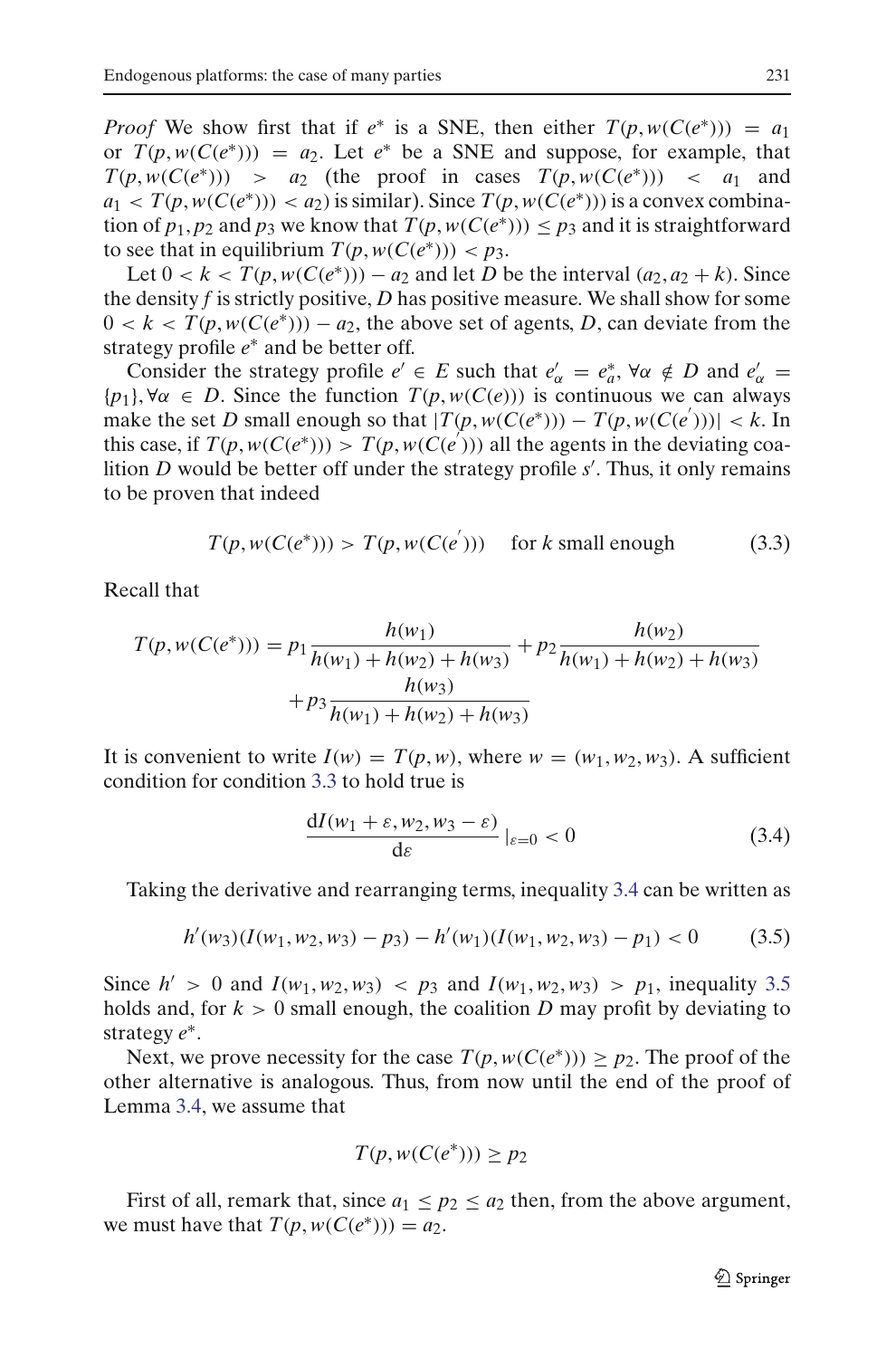*Necessity of [3.1](#page-7-2)*: Let  $C_i$ ,  $i = 1, 2, 3$ , be the coalition of agents voting for the proposal  $p_i$ , and  $w_i$  the corresponding vote share when agents follow the strategy profile  $e^*$ . Here we check the conditions needed to guarantee that:

- (A) no coalition of agents in  $C_1$  wants to deviate from  $e^*$  and vote for proposal *p*<sup>2</sup> and
- (B) no coalition of agents in *C*<sup>2</sup> wants to deviate from *e*<sup>∗</sup> and vote for proposal *p*1.

We deal with case A) first. Consider a coalition  $D = [0, k] \subset C_1$  of size  $\varepsilon$ that deviates from  $e^*$  and votes for  $p_2$ . We choose *D* so that  $\varepsilon$  is small enough and, by continuity, the new outcome  $T(p, w(C(e)))$  is as close as needed to  $T(p, w(C(e^*)))$  and  $T(p, w(C(e))) \notin D$ . Let us write  $T(p, w(C(e^*))) \equiv$  $I(w_1, w_2, w_3)$ . We need to check that for "small"  $\varepsilon$ 

$$
I(w_1, w_2, w_3) \le I(w_1 - \varepsilon, w_2 + \varepsilon, w_3)
$$
\n
$$
(3.6)
$$

<span id="page-9-0"></span>If inequality [3.6](#page-9-0) holds all the members in *D* are (weakly) worse off by deviating from *e*∗. Thus, a necessary condition for *e*<sup>∗</sup> to be a SNE is that

$$
\frac{dI(w_1 - \varepsilon, w_2 + \varepsilon, w_3)}{d\varepsilon}|_{\varepsilon = 0} \ge 0
$$
\n(3.7)

<span id="page-9-1"></span>We have that

$$
I(w_1, w_2, w_3) = p_1 \frac{h(w_1)}{h(w_1) + h(w_2) + h(w_3)} + p_2 \frac{h(w_2)}{h(w_1) + h(w_2) + h(w_3)} + p_3 \frac{h(w_3)}{h(w_1) + h(w_2) + h(w_3)}
$$

<span id="page-9-2"></span>Taking the derivative and arranging terms we can write Eq. [3.7](#page-9-1) as

$$
h'(w_1)(T(p, w(C(e^*))) - p_1) - h'(w_2)(T(p, w(C(e^*))) - p_2) \ge 0 \qquad (3.8)
$$

Thus, inequality [3.8](#page-9-2) is a necessary condition for a SNE.

Next we deal with case (B). Consider a coalition  $D = [a_1, k] \subset C_2$  of size  $\varepsilon$ that deviates from  $e^*$  and vote for  $p_1$ . We choose D so that  $\varepsilon$  is small enough and, by continuity, the new outcome  $T(p, w(C(e)))$  is as close as needed to  $T(p, w(C(e^*)))$  and  $T(p, w(C(e))) \notin D$ . We need to check that for "small"  $\varepsilon$ 

$$
I(w_1, w_2, w_3) \le I(w_1 + \varepsilon, w_2 - \varepsilon, w_3)
$$
\n
$$
(3.9)
$$

<span id="page-9-4"></span><span id="page-9-3"></span>If equality [3.9](#page-9-3) holds all the members in *D* are (weakly) worse off by deviating from *e*∗. Thus, a necessary condition for *e*<sup>∗</sup> to be a SNE is that

$$
\frac{dI(w_1 + \varepsilon, w_2 - \varepsilon, w_3)}{d\varepsilon}|_{\varepsilon = 0} \ge 0
$$
\n(3.10)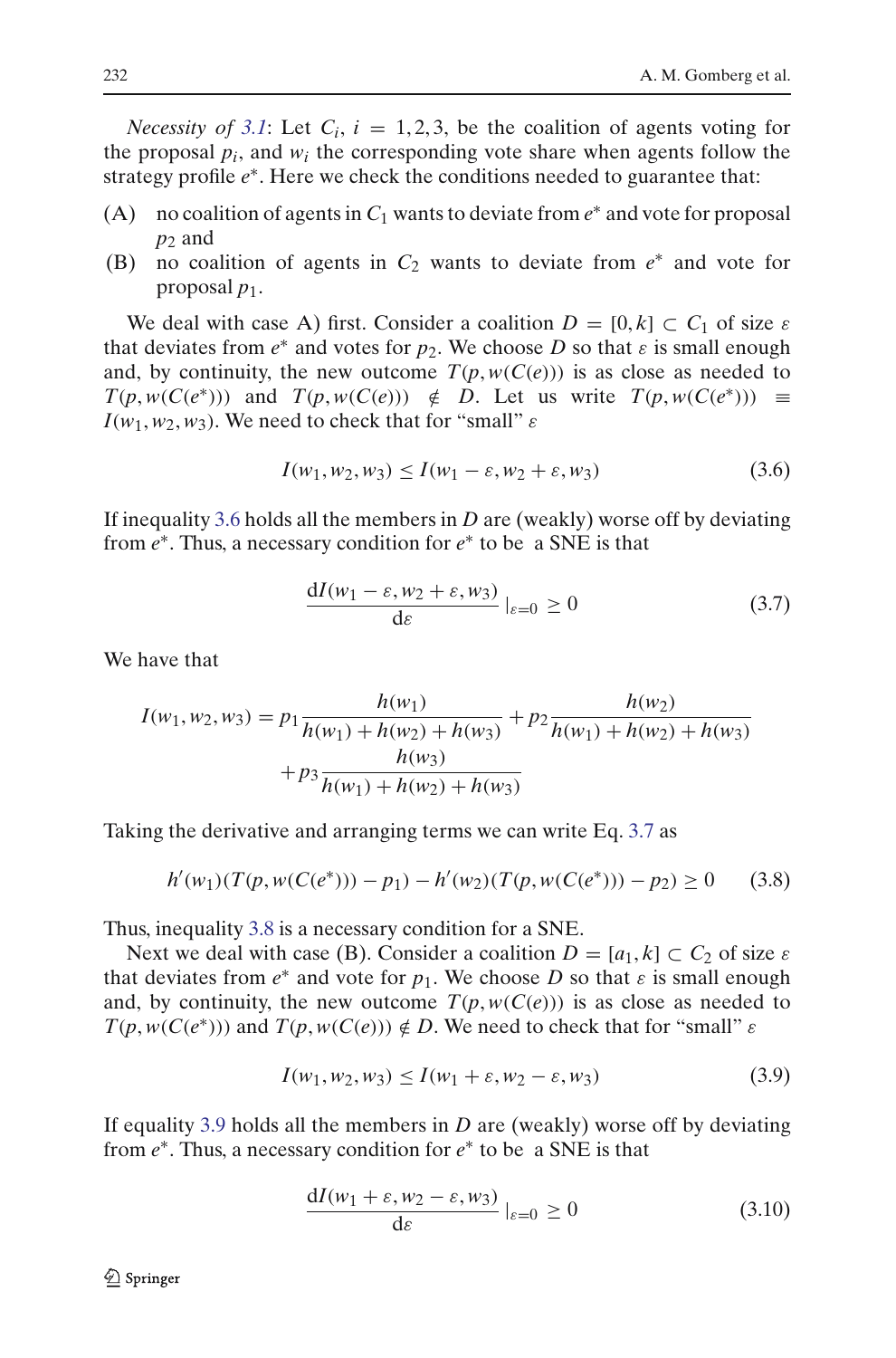<span id="page-10-0"></span>Taking the derivative and arranging terms we can write Eq. [3.10](#page-9-4) as

$$
h'(w_1)(T(p, w(C(e^*))) - p_1) - h'(w_2)(T(p, w(C(e^*))) - p_2) \le 0 \quad (3.11)
$$

Thus, inequalities [3.11](#page-10-0) and [3.8](#page-9-2) have both to be satisfied. Hence, equality [3.1](#page-7-2) in the statement of the Lemma has to hold.

*Sufficiency of [3.1](#page-7-2)*: The argument in the previous part of the proof shows that, if Equation [3.1](#page-7-2) holds, no "small" coalition of  $C_1$  wants to deviate and vote for  $p_2$  and no "small" coalition in  $C_2$  wants to deviate and vote for  $p_1$ . It remains to be proved that there are no additional profitable deviations from the strategy profile *e*∗. We first note that:

- (i) No coalition formed by agents on different sides of  $T(p, w(C(e^*))$  can deviate from *e*<sup>∗</sup> so that all of its members would be better off.
- (ii) Say that coalition  $D \subset C_i$  deviates from  $e^*$  and some of its members vote for  $p_i$  and the remaining members vote for  $p_k$ ,  $i \neq j$ ,  $k$  and  $j \neq k$ . Say that such deviation "moves"  $T(p, w(C(e))$  in the direction to make all members of *D* better off. Then, it is easy to show that there is a deviating coalition  $D' \subseteq D$  that can also achieve an improvement for all its members by voting either to  $p_i$  or to  $p_k$ . Therefore, if we can show that coalitional deviations to a single party are impossible, we will have also shown the same about deviations in favor of different parties.
- (iii) If no "small" subcoalition of  $C_1$  (respectively,  $C_2$ ) wants to deviate and vote for  $p_2$  (respectively,  $p_1$ ) then no subcoalition of any size of  $C_1$ (respectively,  $C_2$ ) wants to deviate and vote for  $p_2$  (respectively,  $p_1$ ). Thus, the necessary conditions analyzed in the first part of the proof also apply for coalition deviations of any size. To see it, consider the case of a deviation by a coalition of agents  $D \subset C_1$ . Let  $\varepsilon$  be the size of such coalition. We have already proven that for  $\varepsilon > 0$  small enough  $I(w_1 - \varepsilon, w_2 + \varepsilon, w_3) > I(w_1, w_2, w_3)$ . We need to show now that such inequality holds for any size  $\varepsilon$ . Suppose not. So, for some  $\varepsilon'$  we have  $I(w_1 - \varepsilon', w_2 + \varepsilon', w_3)$  <  $I(w_1, w_2, w_3)$ . Since,  $I(w_1 - \varepsilon, w_2 + \varepsilon, w_3)$  is continuous in  $\varepsilon$  and

$$
\frac{\mathrm{d}I(w_1-\varepsilon,w_2+\varepsilon,w_3)}{\mathrm{d}\varepsilon}\big|_{\varepsilon=0} > 0
$$

there must exist a coalition of size  $\bar{\varepsilon} < \varepsilon'$  such that  $I(w_1 - \bar{\varepsilon}, w_2 + \bar{\varepsilon}, w_3) =$  $I(w_1, w_2, w_3)$  and

$$
\frac{\mathrm{d}I(w_1-\overline{\varepsilon},w_2+\overline{\varepsilon},w_3)}{\mathrm{d}\varepsilon}|_{\varepsilon=\overline{\varepsilon}}\leq 0
$$

We saw in part (1) that this inequality can be written as

$$
\frac{I(w_1 - \overline{\varepsilon}, w_2 + \overline{\varepsilon}, w_3) - p_1}{I(w_1 - \overline{\varepsilon}, w_2 + \overline{\varepsilon}, w_3) - p_2} \le \frac{h'(w_2 + \varepsilon)}{h'(w_1 - \varepsilon)}
$$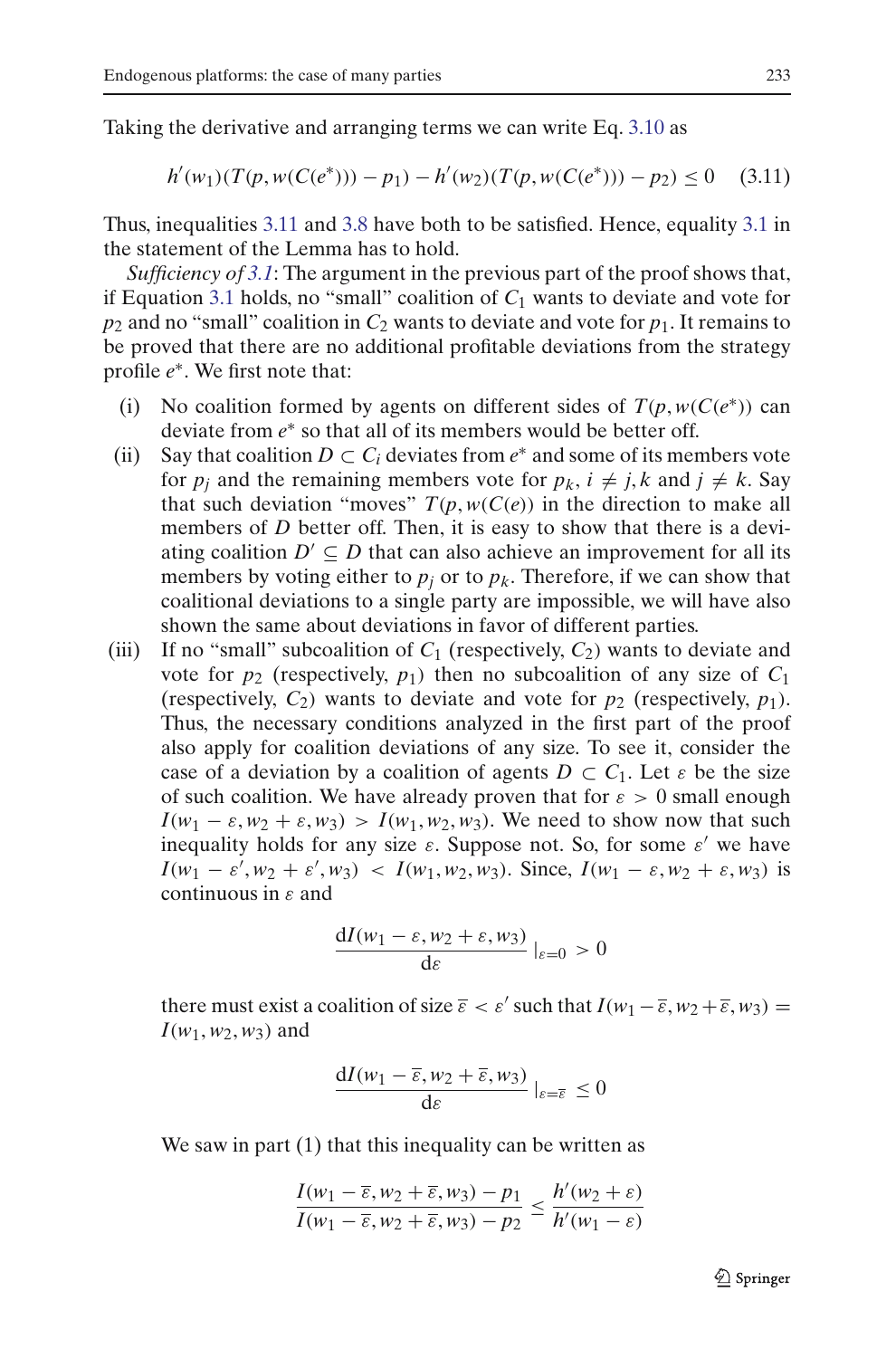But, this inequality together with

$$
\frac{I(w_1 - \overline{\varepsilon}, w_2 + \overline{\varepsilon}, w_3) - p_1}{I(w_1 - \overline{\varepsilon}, w_2 + \overline{\varepsilon}, w_3) - p_2} = \frac{I(w_1, w_2, w_3) - p_1}{I(w_1, w_2, w_3) - p_2} = \frac{h'(w_2)}{h'(w_1)}
$$

implies that

$$
\frac{h'(w_2)}{h'(w_1)} \le \frac{h'(w_2 + \varepsilon)}{h'(w_1 - \varepsilon)}
$$

which contradicts the strict concavity of *h*.

The same argument works to show that it is enough to check deviations of "small" coalitions of agents. Thus, it is sufficient to analyze the possibility of the following kinds of deviations by (arbitrarily small-size) coalitions:

- (a) agents in  $C_1$  that deviate and vote for  $p_3$
- (b) agents in  $C_2$  that deviate and vote for  $p_3$
- (c) agents in  $C_1 \cup C_2$  that deviate and vote for  $p_3$
- (d) agents in  $C_3$  that deviate and vote for  $p_1$
- (e) agents in  $C_3$  that deviate and vote for  $p_2$

We start with case (a). If there is an (arbitrarily-small) coalition  $D \in C_1$  that by voting for proposal  $p_3$  improves the utility of all its members, then it must be that  $I(w_1 - \varepsilon, w_2, w_3 + \varepsilon) < I(w_1, w_2, w_3)$ . Taking the derivative with respect to  $\varepsilon$  evaluated at  $\varepsilon = 0$ , and rearranging terms, the previous inequality implies  $(I(w_1, w_2, w_3) - p_1)h'(w_1) \le (I(w_1, w_2, w_3) - p_3)h'(w_3)$ . Since  $I(w_1, w_2, w_3) =$  $a_2 \in (p_1, p_3)$ , we have  $I(w_1, w_2, w_3) > p_1$  and  $I(w_1, w_2, w_3) < p_3$ , and  $h' > 0$ . Hence, the last inequality cannot hold true. The argument in case (d) is symmetric.

Almost the same argument works for cases (b) and (e). Indeed if such a coalitional deviation in (b) were possible it must have been that  $I(w_1, w_2-\varepsilon, w_3+\varepsilon)$  $I(w_1, w_2, w_3)$  (since moving the outcome rightwards of  $a_2$  would make everyone in *C*<sub>2</sub> worse off) and  $(I(w_1, w_2, w_3) - p_2)h'(w_2) ≤ (I(w_1, w_2, w_3) - p_3)h'(w_3)$ , which by the same logic can be seen to be impossible since  $I(w_1, w_2, w_3) =$  $a_2 \in (p_2, p_3)$ . A similar argument applies to case (c) as well (all agents in any subcoalition of  $C_1 \cup C_2$  can be better off only if the outcome moves to the left).

As mentioned above, the proof of the sufficiency of condition [3.2](#page-7-3) is similar and we omit it.

It follows from the previous Proposition that in any SNE, the outcome policy has to coincide with the ideal policy for an agent "indifferent" between two of the proposals.

We next state the main result of this section

#### <span id="page-11-0"></span>**Lemma 3.5** *Let Assumptions* [3.1](#page-6-1) *and* [3.3](#page-6-2) *hold. Then*, *there exists a SNE.*

*Proof* Take an arbitrary number  $a \in [p_2, p_3]$ . Consider the following strategy profile  $e^a \in E$ . All the agents  $\alpha > a$  play the strategy  $e^a_{\alpha} = \{p_3\}$ . The agents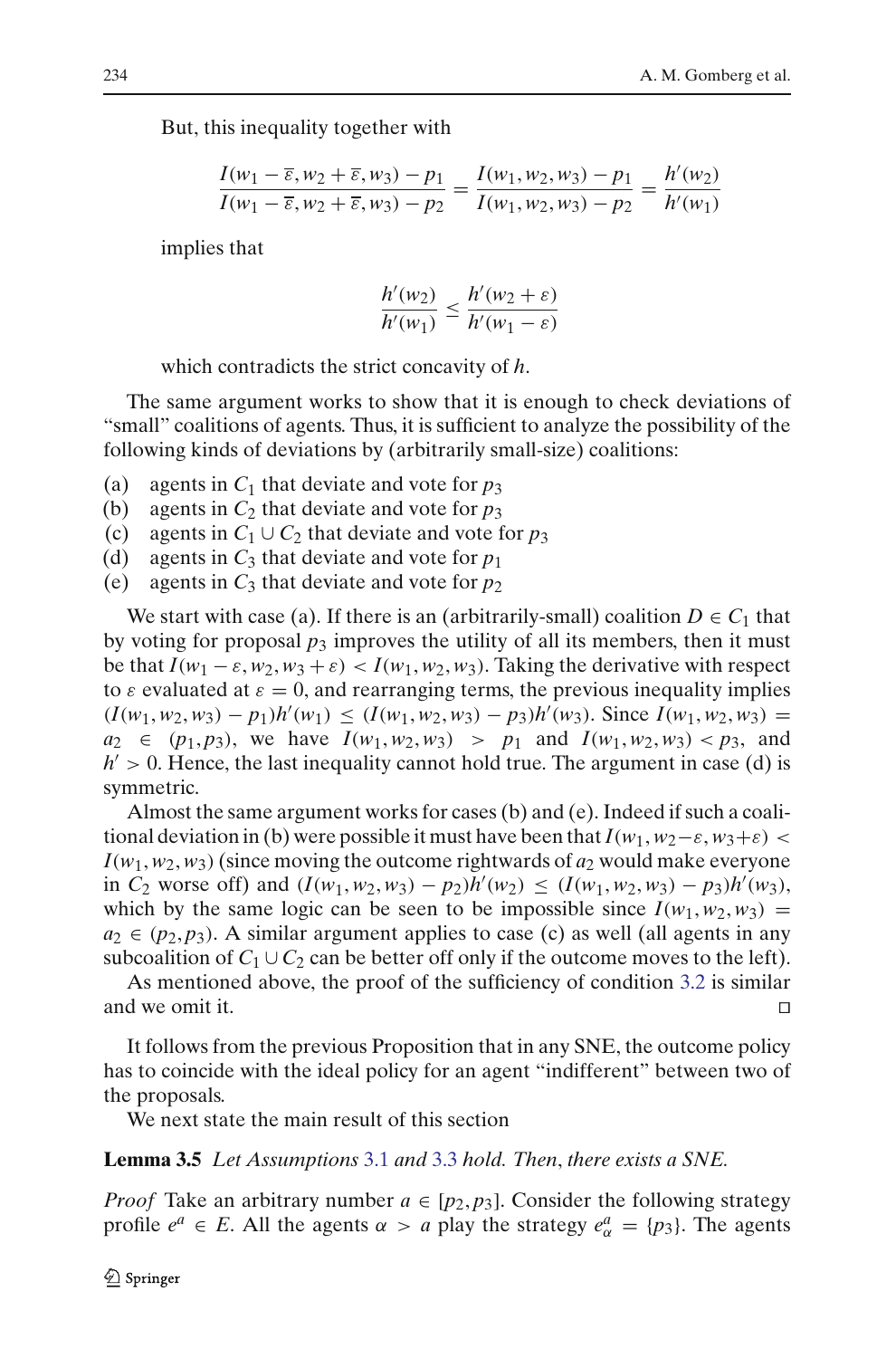$\alpha \le a$  are divided in two groups. The first group consists of all agents with types in  $[0, s^a)$  and the second group is given by the set of agents with types in  $[s^a, a]$ . Any agent  $\alpha \in [0, s^a)$  plays the strategy  $e_{\alpha}^a = \{p_1\}$ , and any agent  $\alpha \in [s^a, a]$  plays the strategy  $e_{\alpha}^{a} = \{p_2\}$ . Let  $w_1(a) \equiv F(s^a)$  (respectively,  $w_2(a) \equiv F(a) - F(s^a)$ ) be the mass of agents in the first group (respectively, the mass of agents in the second group). The number  $s^a$  is given by the solution to

$$
\frac{a - p_1}{a - p_2} = \frac{h'(w_2(a))}{h'(w_1(a))} = \frac{h'(F(a) - F(s^a))}{h'(F(s^a))}
$$
(3.12)

<span id="page-12-0"></span>(Notice that Eq. [3.12](#page-12-0) looks similar to the first equation in [3.1\)](#page-7-2). Next we show that  $s^a$  is well defined and Eq. [3.12](#page-12-0) always has a solution. Since  $a > p_2 > p_1$  the first term in Eq. [3.12](#page-12-0) is a (finite) positive number. And, since the functions *h* and *F* are continuous, so is

$$
\frac{h'(F(a) - F(s^a))}{h'(F(s^a))}
$$

When  $s^a$  approaches 0, the term  $h'(F(s^a))$  approaches  $\infty$  and

$$
\frac{h'(F(a) - F(s^a))}{h'(F(s^a))}
$$

approaches 0. When *s<sup>a</sup>* approaches *a*, we have that

$$
\frac{h'(F(a) - F(s^a))}{h'(F(s^a))}
$$

approaches infinity. By continuity of  $\frac{h'(F(a) - F(s^a))}{h'(F(s^a))}$  $\frac{f'(a)-f'(s^{n})}{h'(F(s^{a}))}$ , it follows that there is a solution,  $0 < s^a < a$  to Eq. [3.12.](#page-12-0)

Let  $I(a) \equiv T(p, w(C(e^{a})))$  be the outcome policy when all agents follow the strategy profile  $e^a$ . Notice that  $I(a)$  is continuous on the interval  $(p_2, p_3)$ .

If we can find some  $a^* \in [p_2, p_3]$  such that  $I(a^*) = a^*$ , then, the strategy profile  $e^{a^*}$  is a SNE, because: (i) equality [3.12](#page-12-0) is equivalent to the second equality in the statement of Lemma [3.4](#page-7-1) and, (ii) the first equality in the statement of Lemma [3.4](#page-7-1) also holds since  $a_2 = a^* = T(p, w(C(e^{a^*})))$ . There are three cases to analyze:

- (a) Consider first the case that  $I(p_2) > p_2$ . Since,  $I(a) \leq p_3$  for every  $a \in$  $[p_2, p_3]$  and *I* is decreasing in *a* (because  $w_3(a) = 1 - F(a)$  is decreasing in *a*), a standard continuity argument shows that there is some  $a^* \in [p_2, p_3]$ such that  $I(a^*) = a^*$ .
- (b) Consider now the possibility that  $I(p_2) < p_2$ . In this case, since *I* is decreasing, we also have that  $I(a') < p_2$  for every  $a' \in [p_2, a]$ . Consider now the function  $I(a)$  that is defined in a similar way to  $I(a)$  but changing the coalitions on each side of *a*. Namely, all the agents  $\alpha < a$  play the strategy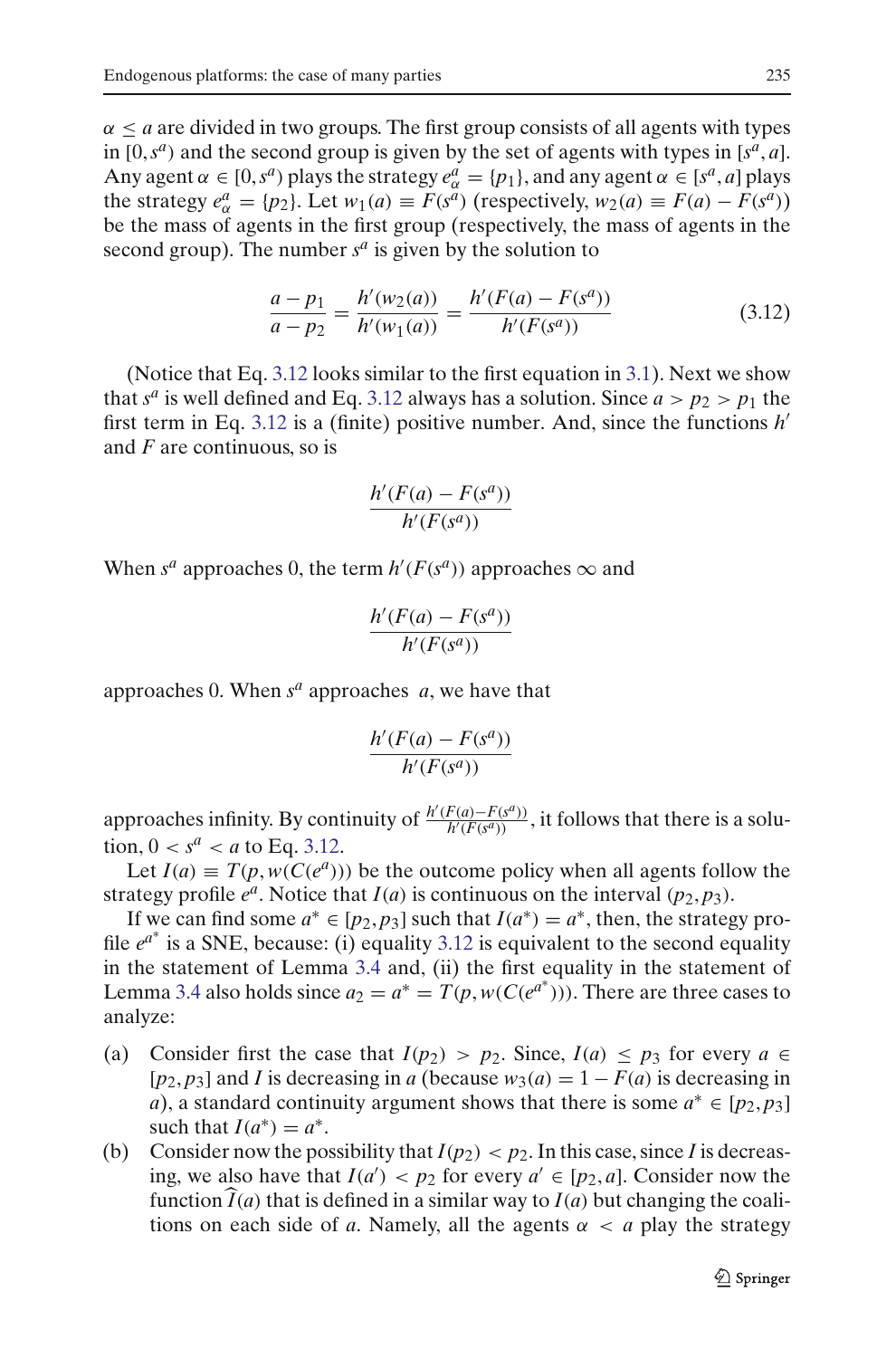$\hat{e}^a_\alpha = \{p_1\}$ . The agents  $\alpha > a$  are divided in two groups. The first group consists of all agents in  $[a, s^a]$  and the second group is given by  $[s^a, 1]$ consists of all agents in  $[a, s^a]$  and the second group is given by  $[s^a, 1]$ . Agents in the first group vote for  $p_2$  and agents in the second group vote for *p*<sub>3</sub>. Now we have  $w_2(a) \equiv F(s^a) - F(a)$  and  $w_3(a) \equiv 1 - F(s^a)$ . The number  $s^a$  is given by the solution to

$$
\frac{a - p_2}{a - p_3} = \frac{h'(w_3(a))}{h'(w_2(a))}
$$

One can easily show that

$$
\lim_{a \to p_2} I(a) = \widehat{I}(p_2)
$$

Thus,  $\widehat{I}(p_2) < p_2$  and we have a "symmetric" situation to the one faced in case a). Thus, the same continuity argument can be used here to prove that there exists  $a \leq p_2$  such that  $\widehat{I}(a) = a$  and the corresponding strategy profile  $\hat{e}^a$  is a SNE.

(c) Otherwise, we have that

$$
\lim_{a \to p_2} I(a) = p_2
$$

It is clear that in this case there is a SNE consisting on everybody on  $[0, p<sub>2</sub>]$ voting for  $p_1$  and everybody on  $[p_2, 1]$  voting for  $p_3$ . Notice that the conditions on Lemma [3.4](#page-7-1) are satisfied since

$$
\frac{a-p_1}{a-p_2} = \infty, \qquad \frac{h'(w_2(a))}{h'(w_1(a))} = \infty
$$

and the outcome is  $T(p, w(C(e))) = a_1 = a_2 = p_2$ .

*Remark 3.6* Notice that the previous Lemma does not rule out the possibility that in all SNE only two parties receive a positive mass of vote. However, if  $w_2 = 0$ , i.e. the second party receives no positive measure of votes, then we must have that  $h'(w_2) = +\infty$ . And, in order for Eqs. [3.1](#page-7-2) and [3.2](#page-7-3) to hold, we must have that

$$
T(p, w(C(e^*))) = p_2 = a_1 = a_2 \tag{3.13}
$$

An example might help to clarify this possibility.

*Example 3.7* Consider the proposals  $p_1 = 0$ ,  $p_2 = 1/2$  and  $p_3 = 1$ . Suppose that the distribution of agents on  $Z = [0, 1]$  is uniform. It is not difficult to show that  $C_1 = [0, 1/2), C_2 = \{\emptyset\}$  and  $C_3 = [1/2, 1]$ , correspond to a SNE such that  $T(p, w(C(e^*))) = 1/2$ . Consider any coalition of agents  $D \subset C_1$ . They can deviate from  $e^*$  by voting either to  $p_2$  or to  $p_3$ . If they vote for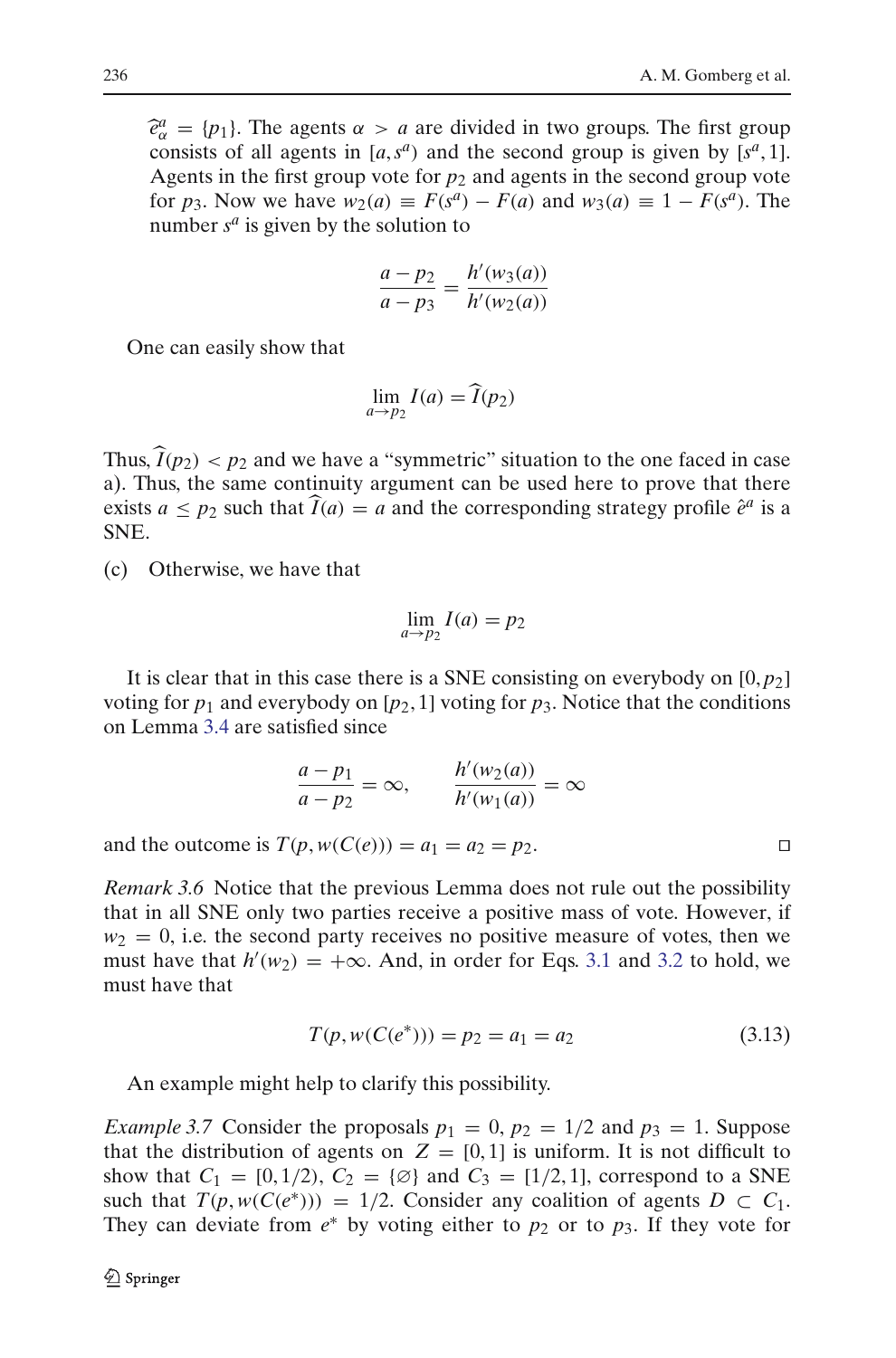$p_3$  the weight of such policy increases and policy  $p_2$  reduces its weight. Thus, the outcome  $T(p, w(C(e')))$  clearly moves to the right of  $T(p, w(C(e^*)))$ , and all the agents in *D* are worse off. If they vote for  $p_2$  the argument is a little bit more involved. As in the proof of Lemma [3.4](#page-7-1) it is convenient to write  $T(p, w(C(e))) \equiv I(w_1, w_2, w_3)$ , where  $w_2 = 0$ . We want to show that the derivative  $\frac{dI(w_1-\varepsilon,0+\varepsilon,w_3)}{d\varepsilon}\Big|_{\varepsilon=0} \ge 0$ . One can easily show that such inequality holds iff *p*<sub>2</sub>*h*'(*w*<sub>2</sub>) ≥ *I*(*w*<sub>1</sub>, *w*<sub>2</sub>, *w*<sub>3</sub>)(*h*'(*w*<sub>2</sub>) − *h*'(*w*<sub>1</sub>)). And since *p*<sub>2</sub> = *I*(*w*<sub>1</sub>, *w*<sub>2</sub>, *w*<sub>3</sub>) and  $h' \geq 0$  the inequality holds.

*Remark 3.8* The proof of Lemma [3.5](#page-11-0) shows that, given any proposal profile  $p = (p_1, p_2, p_3)$  with  $p_1 \leq p_2 \leq p_3$ , it is possible to construct a SNE voter partition  $C(p) = (C_1(p), C_2(p), C_3(p))$  so that the  $C_i(p)$ 's are intervals, whose end points vary continuously with *p*.

#### <span id="page-14-0"></span>**4 Definition of multiparty equilibrium**

As stated above, the objective of this paper is to analyze the issue of existence of an overall equilibrium where the membership of parties, their policy platforms, as well as the voting behavior of agents are endogenous. To do this we first establish conditions ensuring that the outcome of the *voting game* obtained when *party platforms are exogenously fixed* is well-defined. These conditions, of course, depend on whether voters behave sincerely or strategically. Once we understand the conditions guaranteeing existence of equilibrium in the voting game we can tackle the problem of existence of an overall equilibrium with endogenous party platforms.

The way the game is modeled is based on the idea that the internal and the external politics of parties are interrelated, in the sense that party membership determines policy platforms and policy platforms serve to attract citizens to parties. Assuming that party membership coincides with party electorate (an assumption that may be relaxed) we can say that equilibrium obtains when the voting partition resulting from a policy profile on offer induces the same policy profile.

It is easy to construct equilibria with parties being identical in their policy positions. In this case any voting pattern corresponds trivially to an equilibrium of the voting game, and, therefore, we are free to chose a population partition to support the identical party positions. Given the apparent "pluralism" of positions on policy issues observed in most political systems, it is, however, of interest to study existence of equilibria with non-identical parties.

**Definition 4.1** *Given an outcome function T and a party policy mapping P*, *we say that* (*p*∗, *C*∗) *is a multi-party equilibrium if*:

$$
(i) \quad p^* = P(C^*)
$$

(ii) *C*<sup>∗</sup> *is an equilibrium of the voting game induced by p*∗*.*

*If, furthermore, the equilibrium party proposals are distinct* ( $p^{j*} \neq p^{k*}$  *for j,*  $k = 1, \ldots, m, j \neq k$  *such equilibrium is called pluralistic.*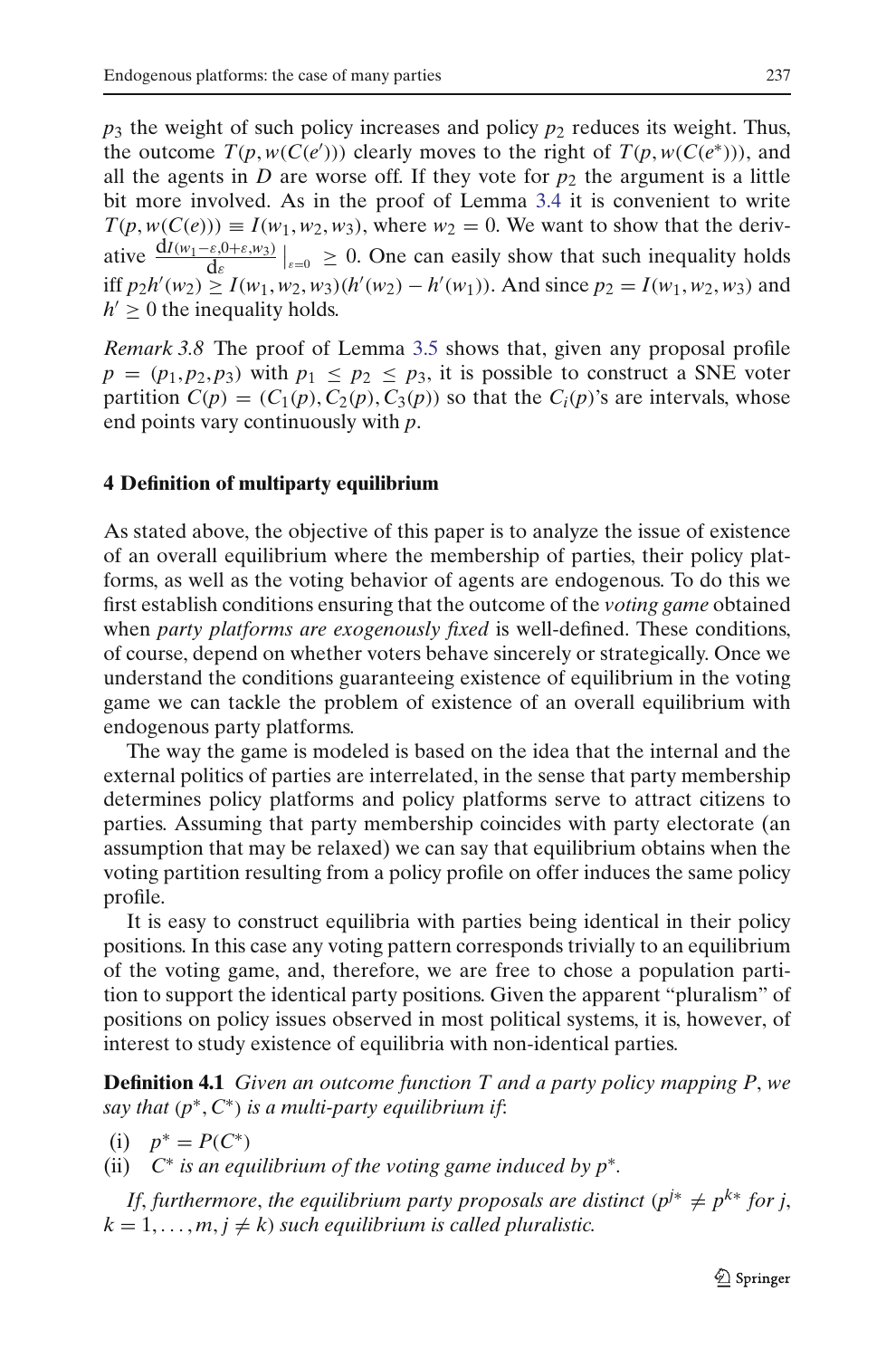Given a multi-party equilibrium( $p^*$ ,  $C^*$ ), the associated policy outcome is  $T^* = T(p^*, w(C^*)).$ 

#### <span id="page-15-0"></span>**5 Existence of multi-party equilibrium with sincere voters**

Let  $p = (p_1, \ldots, p_m) \in Z$  be the policies proposed by the parties. In the following, it will be convenient to use the following notation

$$
a_i(p) = \begin{cases} \frac{p_i + p_{i+1}}{2} & \text{if } i = 1, ..., m - 1, \\ 0 & \text{if } i = 0 \\ 1 & \text{if } i = m. \end{cases}
$$
 (5.1)

<span id="page-15-2"></span>and also  $p_0 = 0$ ,  $p_{m+1} = 1$ . We also let

$$
a(p) = (a_0(p), \ldots, a_m(p))
$$

Recall that for each  $i = 1, \ldots, m$ , the set  $C_i(p)$  consists of those agents that vote for proposal  $p_i$ . In the case in which agents vote sincerely, we have that, with the convention above,

$$
C_i(p) = [a_{i-1}(p), a_i(p)]
$$

Let *X* be set of possible *m* parties and let *Y* be the set of possible *m* policies. We may identify these sets with

$$
X = \{a = (a_1, \dots, a_{m-1}) \in \mathbb{Z}^{m-1} : a_1 < a_2 < \dots < a_{m-1}\}
$$
\n
$$
Y = \{p = (p_1, \dots, p_m) \in \mathbb{Z}^m : p_1 < p_2 < \dots < p_m\}
$$

An element  $a \in X$  can be identified with a partition  $C = (C_1, \ldots, C_m)$  of *Z* into intervals in the obvious way. That is,  $C_i = [a_{i-1}, a_i]$ , for  $i = 1, \ldots, m$ . Abusing the notation, we will write  $P(a) = P(C)$ , whenever *C* and *a* are related in such a manner. Note that, since  $a_{i-1} < P_i(a_1, \ldots, a_{m-1}) < a_i$ , for each  $i = 1, \ldots, m - 1$ , we have that  $P: X \to Y$  and  $C: Y \to X$ . In this context, an equilibrium corresponds to a fixed point of the mapping  $\varphi = P \circ C : Y \to Y$ . Thus, to prove the existence of equilibrium, it is enough that we restrict ourselves to parties given by intervals.

The next assumption requires the continuity of *P*, when restricted to this set

# <span id="page-15-1"></span>**Assumption 5.1** The mapping  $P: X \to Y$  is continuous.

<span id="page-15-3"></span>Clearly,  $C: Y \to X$  is continuous, and hence so is the mapping  $\varphi: X \to X$ . Now, we are ready to state our existence Theorem for the case in which agents vote sincerely. The following result guarantees not only that there is an equilibrium, but also that the policies proposed by the parties are different. For the case of sincere voting, this entails that, in equilibrium each party receives a positive amount of votes.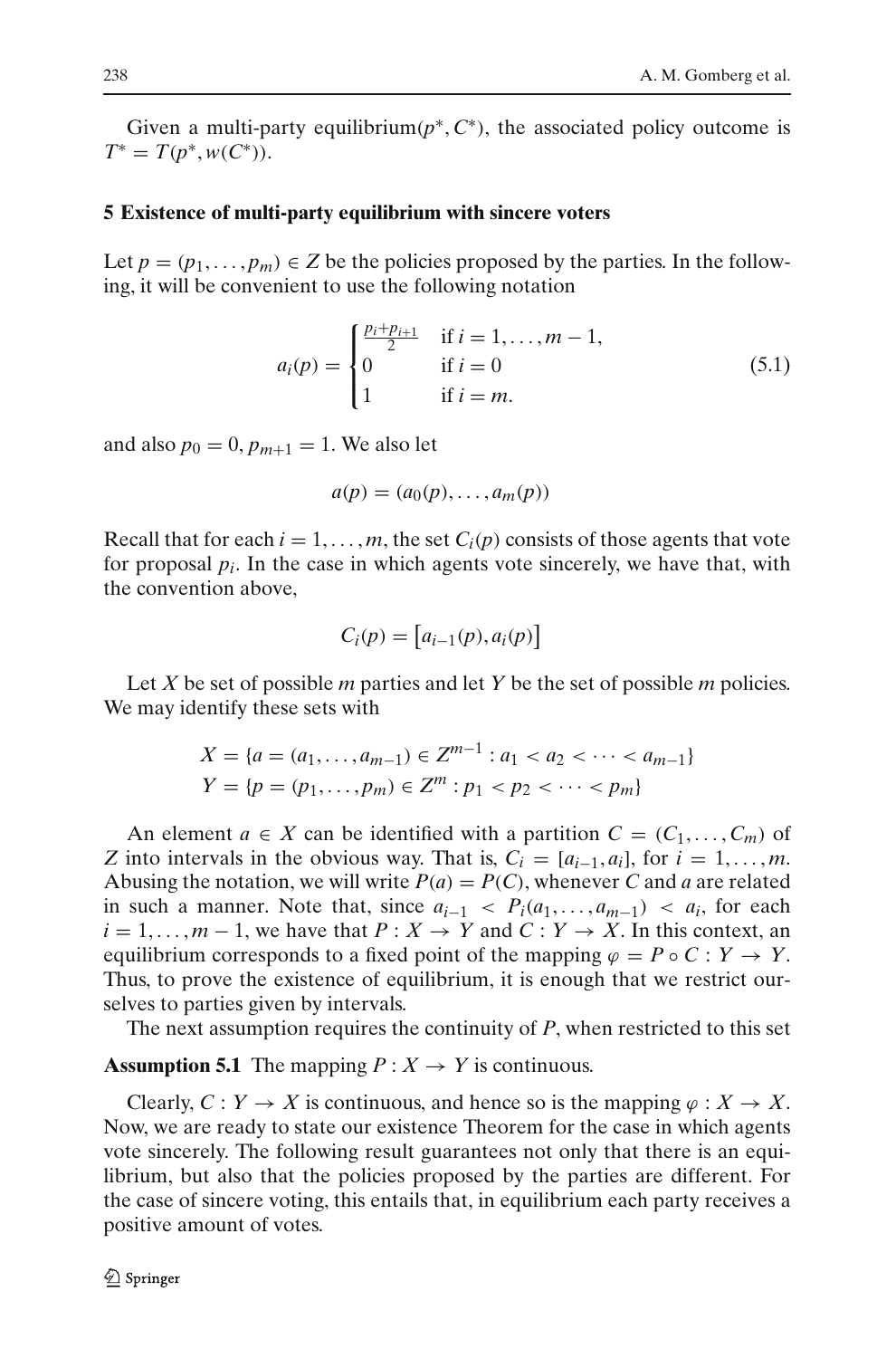**Theorem 5.2** *Under Assumptions* [2.1,](#page-3-1) [2.2](#page-3-2) *and* [5.1](#page-15-1) *there exists a pluralistic equilibrium.*

*Proof* We first state a preliminary result. It is a direct consequence of Assumption [2.2](#page-3-2) and it guarantees that the policies are uniformly bounded away from the boundary of the proposing party.

<span id="page-16-2"></span>**Lemma 5.3** *There is some*  $\eta > 0$  *such that for every*  $a = (a_1, \ldots, a_{m-1}) \in X$  *and every*  $i = 0, \ldots, m$ , *we have that* 

$$
\min\{P_i(a) - a_{i-1}, a_i - P_i(a)\}\geq \eta \left(F(a_i) - F(a_{i-1})\right)
$$

*Proof* Suppose the lemma does not hold. Then, there is some  $i = 0, \ldots, m$  and a sequence  $a^n = (a_1^n, \dots, a_{m-1}^n) \in X$  such that for each  $n = 1, 2, \dots$  we have that

$$
\min\{P_i(a^n) - a_{i-1}^n, a_i^n - P_i(a^n)\} \le \frac{F(a_i^n) - F(a_{i-1}^n)}{n} \le \frac{1}{n}
$$

Let us use the shorter the notation  $p_i^n = P_i(a^n)$ . By compactness and taking subsequences if necessary, we may assume that  $\{a_{i-1}^n\}_{n=1}^{\infty}$  converges to, say  $a_{i-1}$  ∈ [0, 1]. By taking further subsequences, if needed, we may also assume that, either

$$
p_i^n - a_{i-1}^n \le \frac{F(a_i^n) - F(a_{i-1}^n)}{n} \quad \text{for all } n = 1, 2, \dots
$$

or else,

$$
a_i^n - p_i^n \le \frac{F(a_i^n) - F(a_{i-1}^n)}{n} \quad \text{for all } n = 1, 2, \dots
$$

Let us suppose that the first case holds, the alternative case being completely analogous. First, note that the sequence  $p_i^n$  also converges to  $a_{i-1}$  By Assumption [2.2,](#page-3-2) we must have that for any  $y \in C_i^n = [a_{i-1}^n, a_i^n]$ ,

$$
\mu\left(\{\alpha \in C_i^n : u(p_i^n, \alpha) \ge u(y, \alpha)\}\right) \ge \delta \mu\left(C_i^n\right) = \delta\left(F(a_i^n) - F(a_{i-1}^n)\right) \tag{5.2}
$$

<span id="page-16-1"></span><span id="page-16-0"></span>We claim that this implies the inequality

$$
F(p_i^n) - F(a_{i-1}^n) \ge \delta \left( F(a_i^n) - F(a_{i-1}^n) \right)
$$
\n(5.3)

Otherwise, suppose

$$
F(p_i^n) - F(a_{i-1}^n) + \varepsilon \le \delta \left( F(a_i^n) - F(a_{i-1}^n) \right)
$$

 $\Box$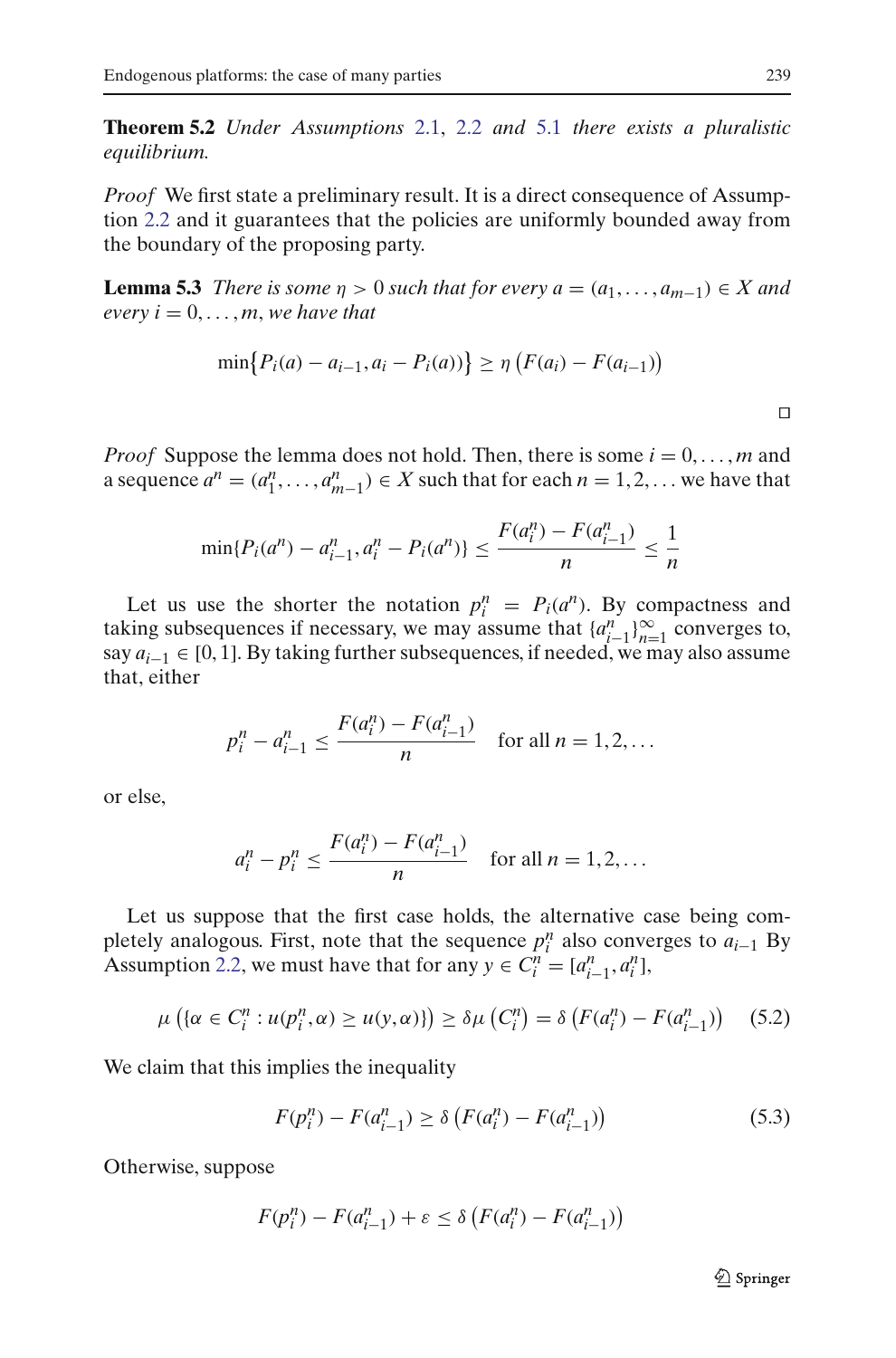for some  $\varepsilon > 0$ . Then, for every  $y \in (p_i^n, a_i^n)$  we have that

$$
\mu\left(\left\{\alpha \in C_i^n : u(p_i^n, \alpha) \ge u(y, \alpha)\right\}\right) = F\left(\frac{p_i^n + y}{2}\right) - F\left(a_{i-1}^n\right)
$$

And, since  $F$  is continuous, by taking  $y$  close enough to  $p_i^n$  we have that

$$
\mu(\{\alpha \in C_i^n : u(p_i^n, \alpha) \ge u(y, \alpha)\}) < F(p_i^n) - F(a_{i-1}^n) + \varepsilon \le \delta \left( F(a_i^n) - F(a_{i-1}^n) \right)
$$

which contradicts Eq. [5.2.](#page-16-0) Hence, Eq. [5.3](#page-16-1) holds and we have that

$$
p_i^n - a_{i-1}^n < \frac{F(a_i^n) - F(a_{i-1}^n)}{n} \le \frac{F(p_i^n) - F(a_{i-1}^n)}{n\delta}
$$

So,

$$
\frac{F(p_i^n) - F(a_{i-1}^n)}{p_i^n - a_{i-1}^n} \ge n\delta
$$

Taking limits as  $n \to \infty$ , we obtain that  $f(a_{i-1}+) = F'(a_{i-1}+) = +\infty$ , which contradicts that  $f$  is continuous and the lemma is proved.  $\Box$ 

Let  $\varepsilon > 0$  "small enough" ( $\varepsilon$  will be determined later) and consider the domain

$$
\Sigma = \{(p_1, \ldots, p_m) \in Y : |p_i - p_j| \ge \varepsilon \text{ for all } 0 \le i < j \le m + 1\}
$$

Recall that  $p_0 = 0$ ,  $p_{m+1} = 1$ . Of course,  $\Sigma$  depends on  $\varepsilon$ . Nevertheless, to avoid cluttering the notation we will not write this dependency explicitly.

The function  $\varphi$  maps  $\Sigma$  into  $Y.$  We shall construct a new "truncated" mapping  $\bar{\varphi} = (\bar{\varphi}_1, \ldots, \bar{\varphi}_m)$  defined by

$$
\bar{\varphi}_i(p) = \begin{cases}\n a_{i-1}(p) + \frac{\varepsilon}{2} & \text{if } a_{i-1}(p) \le \varphi_i(p) \le a_{i-1}(p) + \frac{\varepsilon}{2} \\
 \varphi_i(p) & \text{if } a_{i-1}(p) + \frac{\varepsilon}{2} \le \varphi_i(p) \le a_i(p) - \frac{\varepsilon}{2} \\
 a_i(p) - \frac{\varepsilon}{2} & \text{if } a_i(p) - \frac{\varepsilon}{2} \le \varphi_i(p) \le a_i(p)\n\end{cases}
$$

where, for  $i = 1, \ldots, m - 1$ , the term  $a_i(p)$ , defined in Equation [5.1,](#page-15-2) is the ideal policy of the voter sincerely indifferent between  $p_i$  and  $p_{i+1}$ . Again, we will not write explicitly the dependency of  $\bar{\varphi}$  on  $\varepsilon$ .

The mapping  $\bar{\varphi} : \Sigma \to \Sigma$  is a continuous mapping defined on a compact, simply connected subset of  $\mathbb{R}^m$ , that agrees with  $\varphi$  whenever  $\varphi$ 's image is inside  $\Sigma$ . By Brouwer's Fixed Point Theorem, there is some  $p^* \in Y$  such that  $\overline{\varphi}(p^*) = p^*$ .

Without loss of generality, we may assume that  $\eta$ , as determined in Lemma [5.3,](#page-16-2) is less than 1. To finish the proof of Theorem [5.2,](#page-15-3) it is enough to show that  $\bar{\varphi}(p^*) = \varphi(p^*)$  if  $\varepsilon$  is small enough. This is basically the content of the next Lemma. It states that fixed points of the map  $\bar{\varphi}$  cannot be "too close".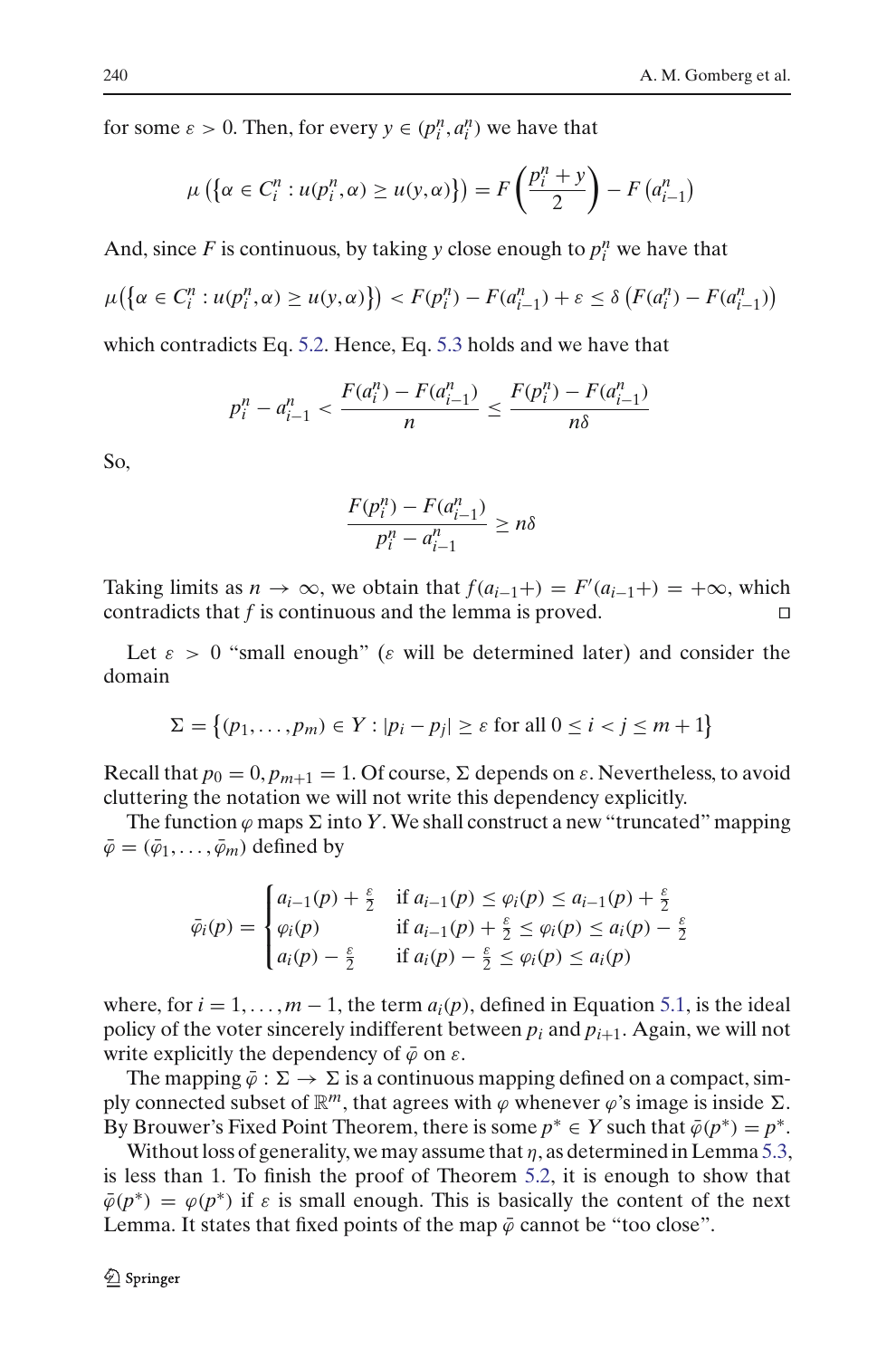Let

$$
N = \min\left\{1, \min_{x \in A} f(x)\right\}
$$

<span id="page-18-0"></span>and note that  $0 < N \leq 1$ .

**Lemma 5.4** *Suppose*  $\varepsilon > 0$  *is such that* 

$$
\frac{\varepsilon}{2N^{m-1}\eta^{m-1}} < \frac{1}{m} \tag{5.4}
$$

 $\varphi$  *and suppose*  $p \in \Sigma$  *satisfies*  $\bar{\varphi}(p) = p$ *. Then,*  $\bar{\varphi}(p) = \varphi(p)$ *.* 

*Proof* Let  $\varepsilon > 0$  and suppose  $p \in \Sigma$  verifies  $\overline{\varphi}(p) = p$ . By assumption,  $p_{i+1} - p_i \ge$  $\varepsilon$  for every  $i = 1, \ldots, m$ . Hence,

$$
a_i(p) + \frac{\varepsilon}{2} \le p_{i+1} \le a_{i+1}(p) - \frac{\varepsilon}{2}
$$

for every  $i = 1, \ldots, m$ .

We divide the sets of indices  $\{1, \ldots, m\}$  into two sets,

$$
M_1 = \{k = 1, ..., m : p_k = \bar{\varphi}_k(p) = \varphi_k(p)\}
$$
  

$$
M_2 = \{j = 1, ..., m : p_j = \bar{\varphi}_j(p) \neq \varphi_j(p)\}
$$

Suppose now that  $\bar{\varphi}(p) \neq \varphi(p)$ . That is,  $M_2 \neq \emptyset$ . Then, for those indices  $j \in M_2$ , we have that one of the inequalities

$$
a_{j-1}(p) + \frac{\varepsilon}{2} \le \varphi_j(p) \le a_j(p) - \frac{\varepsilon}{2}
$$

does not hold. In either case, it follows that

$$
\min\{\varphi_j(p)-a_{j-1}(p),a_j(p)-\varphi_j(p))\}\leq\frac{\varepsilon}{2}
$$

and, from Lemma [5.3,](#page-16-2) we see that (shortening the notation to  $a_i = a_i(p)$ ),

$$
\eta\left(F(a_j)-F(a_{j-1})\right)\leq \frac{\varepsilon}{2}
$$

On the other hand,

$$
F(a_j) - F(a_{j-1}) = \int_{a_{j-1}}^{a_j} f(t) dt \ge N(a_j - a_{j-1})
$$

 $\mathcal{Q}$  Springer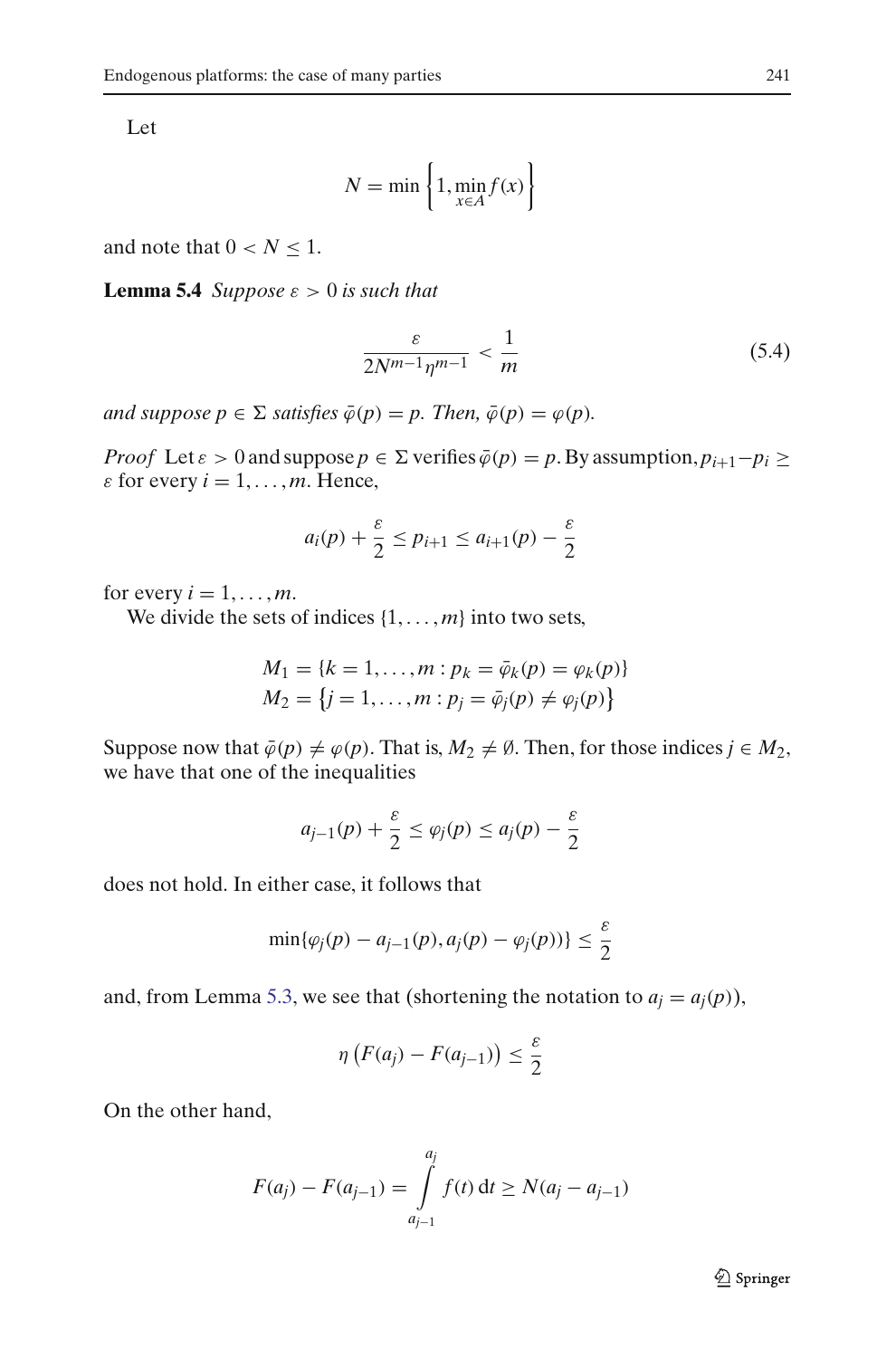<span id="page-19-1"></span>so,

$$
a_j - a_{j-1} \le \frac{\varepsilon}{2\eta N} \tag{5.5}
$$

Let us now consider an index  $1 \leq k \leq m$  such that  $p_k = \overline{\varphi}_k(p) = \varphi_k(p)$  and suppose that the interval  $C_k(p) = [a_{k-1}(p), a_k(p)]$  is adjacent to an interval for which we have a bound as in equation [5.5.](#page-19-1) For the sake of concreteness, let us consider the case in which  $k = i + 1$  with

$$
a_i - a_{i-1} \leq \alpha(i)
$$

for some  $\alpha(i) > 0$ . We remark that,

$$
p_{i+1} - a_i = a_i - p_i \le a_i - a_{i-1} \le \alpha(i)
$$

On the other hand, since  $\varphi_{i+1}(p) = p_{i+1}$  and applying again Lemma [5.3](#page-16-2) we see that

$$
p_{i+1} - a_i = \varphi_{i+1}(p) - a_i \ge \eta \left( F(a_{i+1}) - F(a_i) \right) = \eta \int_{a_i}^{a_{i+1}} f(t) dt \ge \eta N(a_{i+1} - a_i)
$$

Hence,

$$
a_{i+1} - a_i \le \frac{\alpha(i)}{\eta N} \tag{5.6}
$$

Now starting from an index  $j \in M_2$  and repeating successively the previous argument for the indices  $k \in M_2$ , after at most  $m-1$  steps, we see that

$$
\max\{a_{i+1} - a_i : i = 0, ..., m\} \le \frac{\varepsilon}{2\eta^{m-1}N^{m-1}}
$$

But then,

$$
1 = \sum_{i=0}^{m} (a_{i+1} - a_i) \le m \frac{\varepsilon}{2\eta^{m-1} N^{m-1}} < 1
$$

a contradiction. From this, Lemma [5.4](#page-18-0) follows and, hence Theorem [5.2](#page-15-3) is proved.  $\Box$ 

## <span id="page-19-0"></span>**6 Multiparty equilibrium with strategic voters and subadditivity**

We now prove an existence result for multiparty equilibria with strategic voters. For the rest of this section, the setting is the same as in Sect. [3.](#page-5-0) That is, we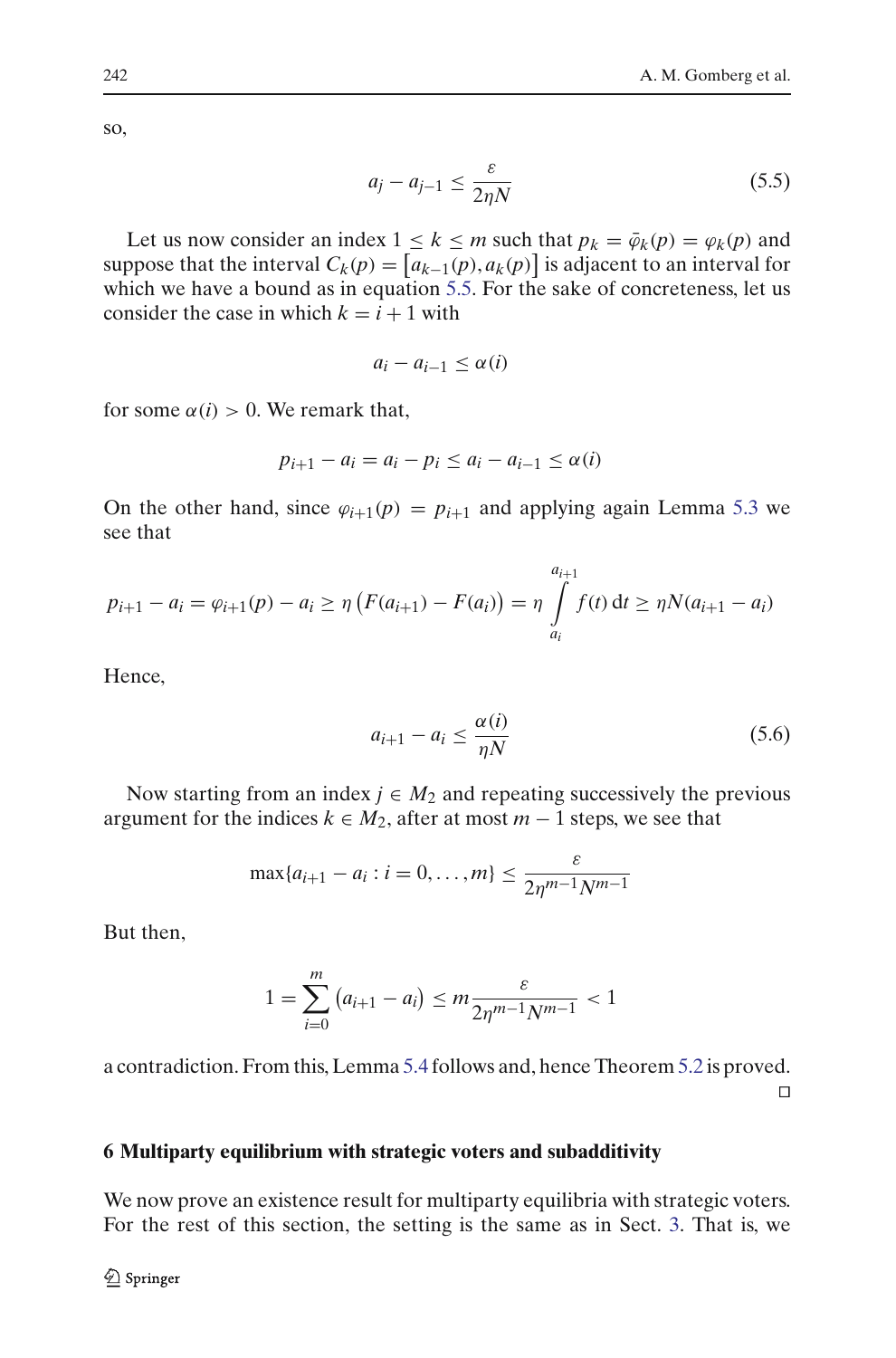restrict ourselves to the case of three parties and a weight function given as in Assumption [3.3.](#page-6-2) Again, a similar existence result holds for more than three parties, but in such case the analysis becomes extremely cumbersome. Thus, for simplicity we restrict ourselves to the three-party case.

In particular, the theses in Lemmas [3.4](#page-7-1) and [3.5](#page-11-0) apply to our setting. Accordingly, we assume that agents behave strategically as described in Definition [3.2.](#page-6-3)

The map  $C: Y \rightarrow X$  is now defined by  $C(p) = (C_1(p), C_2(p), C_3(p))$  with  $C_i(p) = [a_{i-1}(p), a_i(p)]$  an interval whose end points are given by the functions  $a_{i-1}(p)$ ,  $a_i(p)$ , defined by Equation [5.1.](#page-15-2) Hence, They are continuous on the proposals  $p = (p_1, p_2, p_3) \in Y$ . We adopt the convention that  $p_0 = 0$  and  $p_4 = 1$ . In case  $p_2$  receives no votes, we will assume that  $C_2(p) = \{p_2\}.$ 

As in the previous section, we define  $\varphi : Y \to Y$  by  $\varphi = P \circ C$ . Now, we state the main result of this section.

**Theorem 6.1** *Under Assumptions* [2.1,](#page-3-1) [2.2](#page-3-2) *and* [5.1](#page-15-1) *there exists a multiparty pluralistic equilibrium.*

<span id="page-20-0"></span>The proof parallels that of Theorem [5.2.](#page-15-3) We first prove the analogue of Lemma [5.4.](#page-18-0)

**Lemma 6.2** *Let Assumptions* [2.1,](#page-3-1) [2.2](#page-3-2) *and* [5.1](#page-15-1) *hold. Then, there is some*  $\eta > 0$ *such that if for some*  $p \in X$  *and*  $i = 0, \ldots, 4$  *we have that*  $p_{i+1} - p_i \leq \eta$ *, then* 

(1)  $\varphi_1(p) > p_1$  *if i* = 0*.* 

(2)  $\varphi_i(p) < p_i$  and  $\varphi_{i+1}(p) > p_{i+1}$  if  $i = 1, 2$ .

(3)  $\varphi_3(p) < p_3$  *if i* = 3*.* 

*Proof* Suppose the Lemma does not hold. Then, for each  $n = 1, 2, \ldots$  we can find  $p^n = (p_1^n, p_2^n, p_3^n) \in X$  and  $i_n \in \{0, ..., 4\}$  such that

$$
p_{i_n+1}^n - p_{i_n}^n \le \frac{1}{n}
$$

and either  $\varphi_{i_n}(p^n) \ge p_{i_n}^n$  or  $\varphi_{i_n+1}(p^n) \le p_{i_n+1}^n$ .

By a standard compactness argument, we may assume all sequences above converge. And, since the index  $i_n \in \{0, \ldots, 4\}$  takes only finitely many values, we may assume  $i_n$  is constant for all  $n = 1, 2, \ldots$  To fix ideas we assume  $i_n = 1$ for all  $n = 1, 2...$  and  $\varphi_{i_n+1}(p^n) \leq p_{i_n+1}^n$ . The other cases can be handled by a similar argument.

Hence, w.l.o.g. we may assume that for all  $n = 1, 2, \ldots$ , the following hold,

$$
p_2^n - p_1^n \le \frac{1}{n}
$$
  
\n
$$
\varphi_2(p^n) \le p_2^n
$$
  
\n
$$
\lim_{n \to \infty} p_3^n = p_3 \in Z
$$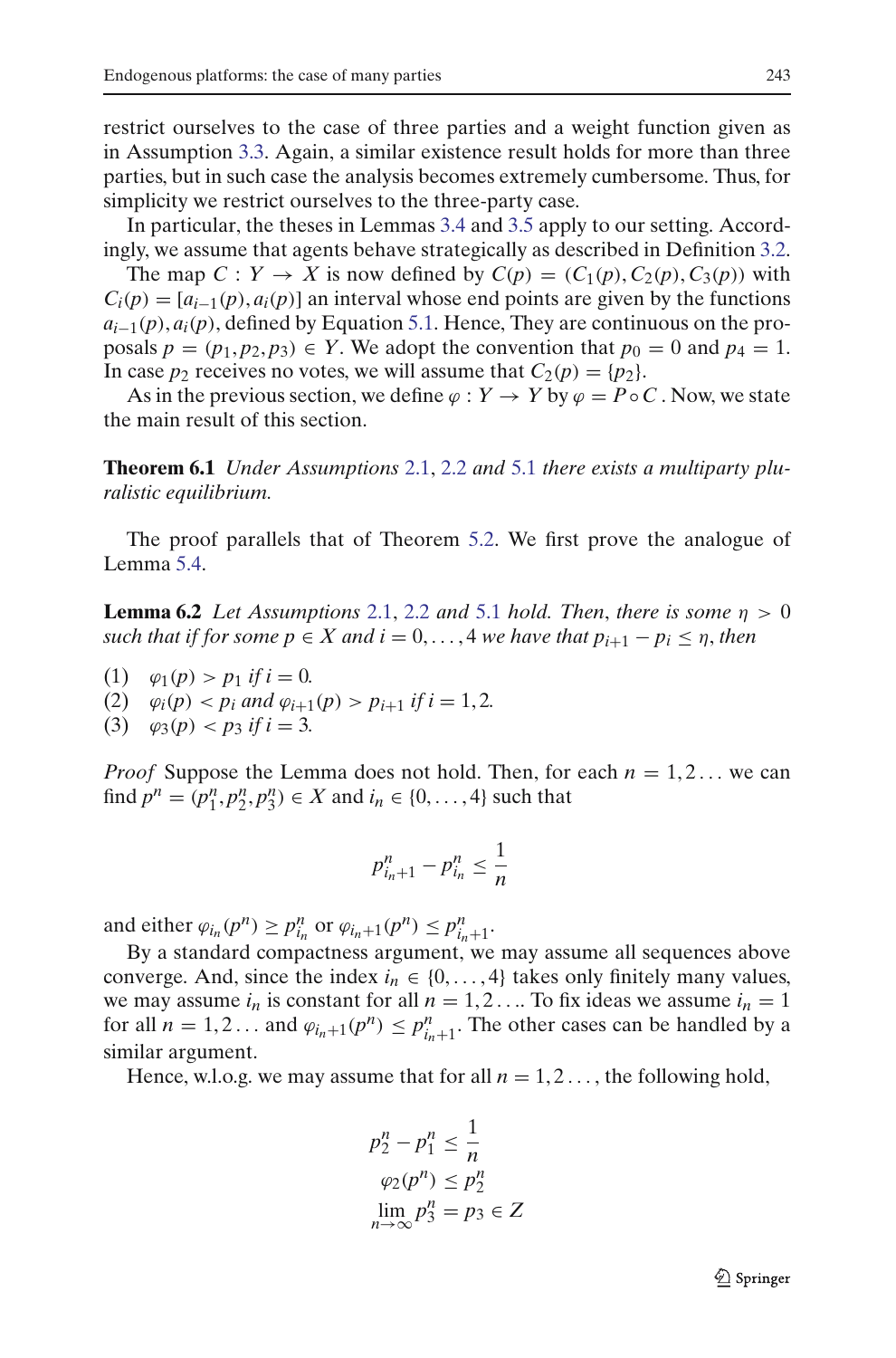Let us denote  $C_i(p^n) = [a_{i-1}^n, a_i^n]$ . Since  $p_1^n < a_1^n < p_2^n$ , we must have that the sequence  $\{a_1^n\}_{n=1}^{\infty}$  converges to, say  $a_1$ , and also

$$
\lim_{n \to \infty} p_2^n = \lim_{n \to \infty} p_1^n = a_1 \in Z
$$

Again, by taking subsequences, if necessary, we may assume that the sequence  ${a_2^n}_{n=1}^\infty$  converges to some  $a_2 \in Z$ . For concreteness, let us suppose  $a_2 - a_1 > 0$ . Then, we can find  $L > 0$  and  $N_0 \in \mathbb{N}$ , such that for all  $n \ge N_0$  we have that

$$
F(a_2^n) - F(a_1^n) \ge L
$$

By Assumption [2.2,](#page-3-2) we have, that for every  $y \in [a_2^n, a_1^n]$ 

$$
\mu\left(\left\{\alpha\in\left[a_2^n,a_1^n\right]:u(\varphi_2(p_2^n),\alpha)\geq u(y,\alpha)\right\}\right)\geq \delta\left(F(a_2^n)-F(a_1^n)\right)
$$

As in the proof of Lemma [5.3](#page-16-2) this implies that

$$
F(\varphi_2(p_2^n)) - F(a_1^n) \ge \delta \left( F(a_2^n) - F(a_1^n) \right)
$$

and since,  $\varphi_2(p^n) \leq p_2^n$ ,

$$
F(p_2^n) - F(a_1^n) \ge \delta(F(a_2^n) - F(a_1^n)) \ge \delta L > 0
$$

for all *n* ≥ *N*<sub>0</sub>. But, this contradicts that  $\lim_{n\to\infty} p_2^n = a_1$ . A completely similar argument can be used to deal with the case  $a_2 = a_1$ .

*Proof of Theorem 6. 1* We may proceed now as in section [5.](#page-15-0) That is we define the set

$$
\Sigma = \left\{ (p_1, p_2, p_3) \in Z^3 : |p_{i+1} - p_i| \ge \eta \text{ for all } i = 0, ..., 3 \right\}
$$

(where  $\eta > 0$  is determined as in Lemma [6.2\)](#page-20-0). Note that in the set  $\Sigma$ , we have that  $\eta \le p_1 \le 1 - 3\eta$ ,  $2\eta \le p_2 \le 1 - 2\eta$ ,  $3\eta \le p_3 \le 1 - \eta$ .

The truncated map  $\bar{\varphi} : \Sigma \to \Sigma$  is defined successively as follows:

$$
\bar{\varphi}_1(p) = \begin{cases} \eta & \text{if } \varphi_1(p) \le \eta \\ 1 - 3\eta & \text{if } \varphi_2(p) \ge 1 - 3\eta \\ \varphi_1(p) & \text{otherwise} \end{cases}
$$

That is,  $\bar{\varphi}_1(p) = \min\{\max\{\varphi_1(p), \eta\}, 1 - 3\eta\}$ . It follows that  $\bar{\varphi}_1$  is continuous. Define now,

$$
\bar{\varphi}_2(p) = \begin{cases}\n\bar{\varphi}_1(p) + \eta & \text{if } \varphi_2(p) \le \bar{\varphi}_1(p) + \eta \\
1 - 2\eta & \text{if } \varphi_2(p) \ge 1 - 2\eta \\
\varphi_2(p) & \text{otherwise}\n\end{cases}
$$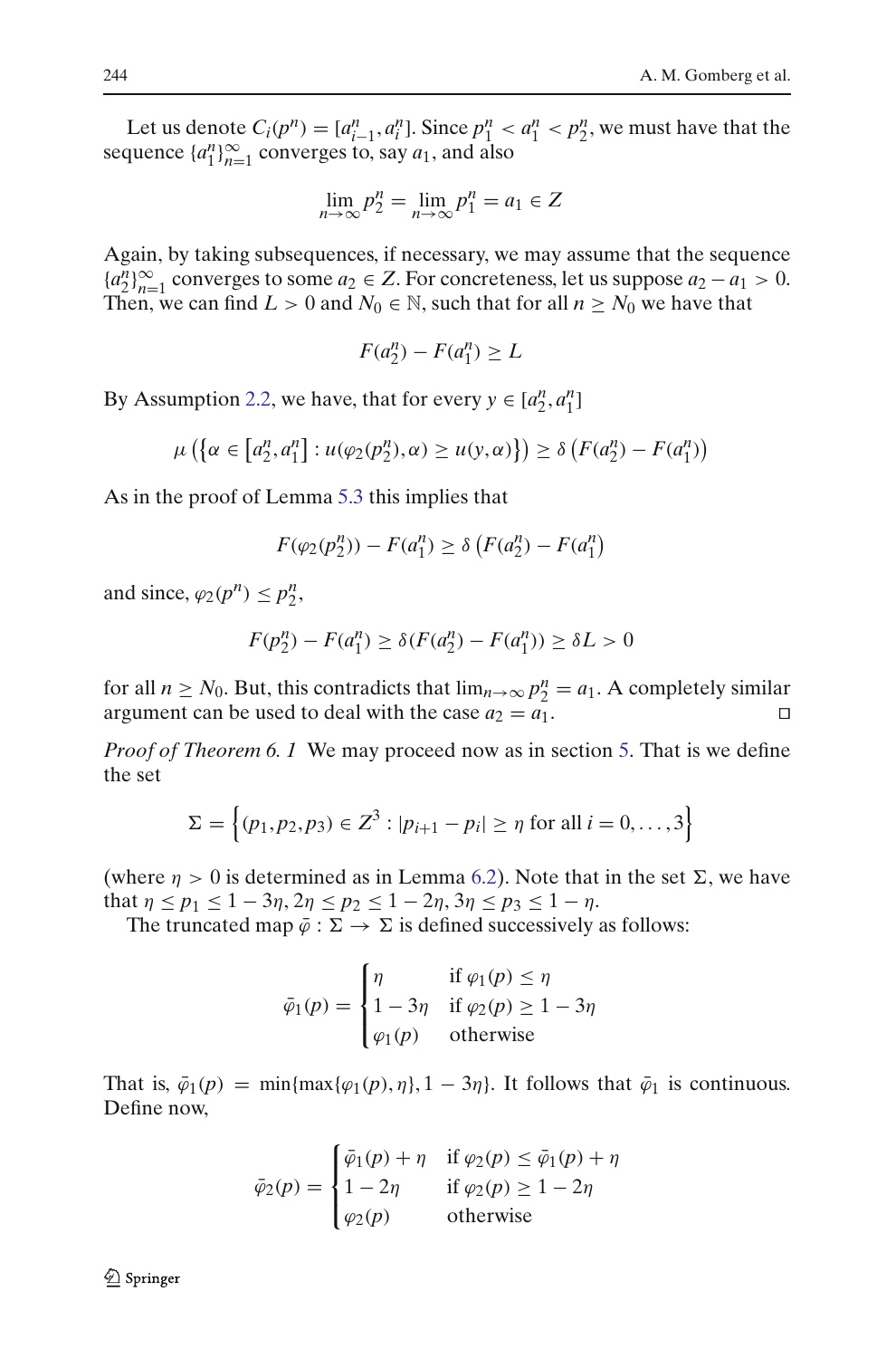In other words,  $\bar{\varphi}_2(p) = \min\{\max\{\bar{\varphi}_1(p) + \eta, \varphi_2(p)\}, 1 - 2\eta\}$ . And, since  $\bar{\varphi}_1$  is continuous, so is  $\bar{\varphi}_2$ . Finally,

$$
\bar{\varphi}_3(p) = \begin{cases} \bar{\varphi}_2(p) + \eta & \text{if } \varphi_3(p) \le \bar{\varphi}_2(p) + \eta \\ 1 - \eta & \text{if } \varphi_3(p) \ge 1 - \eta \\ \varphi_3(p) & \text{otherwise} \end{cases}
$$

And, since  $\bar{\varphi}_3(p) = \min\{\max\{\bar{\varphi}_2(p) + \eta, \varphi_3(p)\}, 1 - \eta\}$ , we see that  $\bar{\varphi}_3$  is also continuous.

Brouwer's Fixed Point Theorem applies again, so that there exists some  $p^* \in \Sigma$  such that  $\bar{\varphi}(p^*) = p^*$ . Now, we must have that  $\bar{\varphi}(p^*) = \varphi(p^*) = p^*$ . For otherwise, let *i*<sub>0</sub> be the first party such that  $\bar{\varphi}_{i_0+1}(p^*) \neq \varphi_{i_0+1}(p^*)$ . That is,  $\bar{\varphi}_{i_0}(p^*) = \varphi_{i_0}(p^*) = p_{i_0}^*$  for  $i \leq i_0$ . Then,

$$
\bar{\varphi}_{i_0+1}(p^*) - \bar{\varphi}_{i_0}(p^*) = p^*_{i_0+1} - p^*_{i_0} = \eta
$$

so, by Lemma [6.2](#page-20-0) at least one of the two following inequalities is strict

$$
\varphi_{i_0}(p^*) < p_{i_0}^*
$$
 or  $p_{i_0+1}^* < \varphi_{i_0+1}(p^*)$ 

But, in view that  $\bar{\varphi}_{i_0}(p^*) = \varphi_{i_0}(p^*) = p^*_{i_0}$ , we must have that  $\varphi_{i_0+1}(p^*)$  –  $\bar{\varphi}_{i_0}(p^*) > \eta$ . Thus,  $\bar{\varphi}_{i_0+1}(p^*) = \varphi_{i_0+1}(p^*)$ , which contradicts the definition of  $i_0$ .  $\Box$ 

*Remark 6.3* Of course, the above results only guarantees that in equilibrium there are three different proposals, but cannot exclude the case in which only two of them obtain a positive measure of votes. We do not have a general result to ensure existence of more than two positive-measure parties. However, the following generalized example shows that such equilibria are indeed easy to construct. In fact, for any population partition into intervals and for any set of party policy proposals we can find a population distribution such that these would correspond to an equilibrium! We also illustrate a striking feature of such equilibria: parties with tiny vote shares in equilibrium actually possess a significant political power. Of course, this underlines the role of subadditivity of policy outcome rules.

*Example 6.4* (*Generalized Example*) Consider the case of three parties, with internal policy mappings  $P_i(S)$  being the mean voting rule (the same statement is possible for the median voter rules). Let the function *g* satisfy the condition in Equation [3.3](#page-6-2) and  $h(x) = x^{\gamma}$ ,  $0 < \gamma < 1$ . Consider an arbitrary set of numbers  $0 < p_1 < a_1 < p_2 < a_2 < p_3 < 1$ . There exists a population distribution that supports an equilibrium such that  $P_i(S) = p_i$ ,  $S_1 = [0, a_1]$ ,  $S_2 = [a_1, a_2]$ ,  $S_3 =$  $[a_2, 1]$  and the policy outcome *T* equals  $a_1$  (or, if one wishes,  $a_2$ ).

Before providing a proof for this claim, we shall make the following observations. Given any vector of party weights  $(w_1, w_2, w_3) \in \Delta^2$  such that  $w_i > 0$  for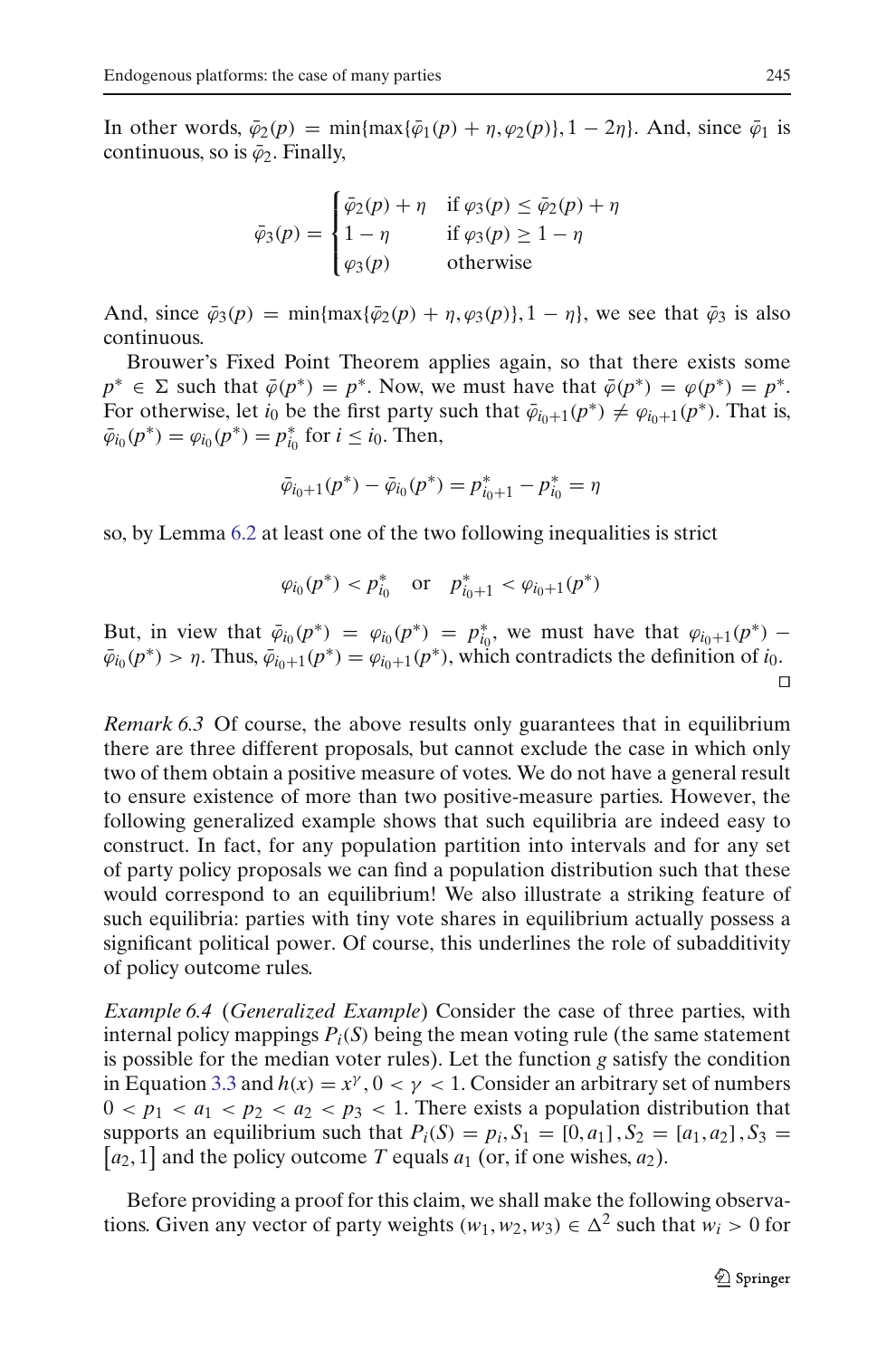$i = 1, 2, 3$ , it is always possible to find a continuous non-vanishing probability density function *f* such that  $\int_0^{a_1} f(t) dt = w_1, \int_{a_1}^{a_2} f(t) dt = w_2, \int_{a_2}^1 f(t) dt = w_3.$ Furthermore, in addition we can always choose the density function so that the within-interval means match those in the example:  $\frac{1}{w_1} \int_0^{a_1} tf(t) dt = p_1$ ,  $\frac{1}{w_2} \int_{a_1}^{a_2} tf(t) dt = p_2$ ,  $\frac{1}{w_3} \int_{a_2}^{1} tf(t) dt = w_3$ . Furthermore, the characterization conditions for the voting game SNE existence in Lemma [3.4](#page-7-1) are independent of the within-party population distribution, but only depend on party weights  $w_i$ . Thus, if we find the positive population weights satisfying the conditions of the Lemma [3.4](#page-7-1) for the chosen vector of party policies, the population partition and the policy outcome *T*, we shall demonstrate our claim.

To see that this is indeed always possible, consider that if the policy outcome is *T* =  $a_1$  then by Lemma [3.4](#page-7-1) the party weight vector  $(w_1, w_2, w_3) \in \Delta^2$  must satisfy the following two conditions:

$$
\frac{a_1 - p_3}{a_1 - p_2} = \frac{h'(w_2)}{h'(w_3)} = \left(\frac{w_3}{w_2}\right)^{1 - \gamma}
$$
(6.1)

<span id="page-23-1"></span><span id="page-23-0"></span>and

$$
T(p, w) = \frac{w_1^{\gamma} p_1 + w_2^{\gamma} p_2 + w_3^{\gamma} p_3}{w_1^{\gamma} + w_2^{\gamma} + w_3^{\gamma}} = a_1
$$
 (6.2)

Furthermore, since it has to be on a simplex (the entire population mass is split between parties)

$$
w_1 + w_2 + w_3 = 1 \tag{6.3}
$$

Consider now [6.2.](#page-23-0) By multiplying both sides by the denominator and rearranging terms, we get

$$
w_1^{\gamma} (a_1 - p_1) + w_2^{\gamma} (a_1 - p_2) + w_3^{\gamma} (a_1 - p_3) = 0 \tag{6.4}
$$

Dividing now both sides by  $w_2^{\gamma}$  (*a*<sub>1</sub> − *p*<sub>2</sub>) we obtain

$$
\left(\frac{w_1}{w_2}\right)^{\gamma} \frac{(a_1 - p_1)}{(a_1 - p_2)} + 1 + \left(\frac{w_3}{w_2}\right)^{\gamma} \frac{(a_1 - p_3)}{(a_1 - p_2)} = 0 \tag{6.5}
$$

<span id="page-23-2"></span>By substituting [6.1](#page-23-1) into [6.5](#page-23-2) we obtain

$$
\left(\frac{w_1}{w_2}\right)^{\gamma} \frac{(a_1 - p_1)}{(a_1 - p_2)} + 1 + \left(\frac{a_1 - p_3}{a_1 - p_2}\right)^{\frac{1}{1 - \gamma}} = 0 \tag{6.6}
$$

We now can express the sufficient conditions for equilibrium in the voting game from Lemma [3.4](#page-7-1) as a system of three linear (in party weights) equations in three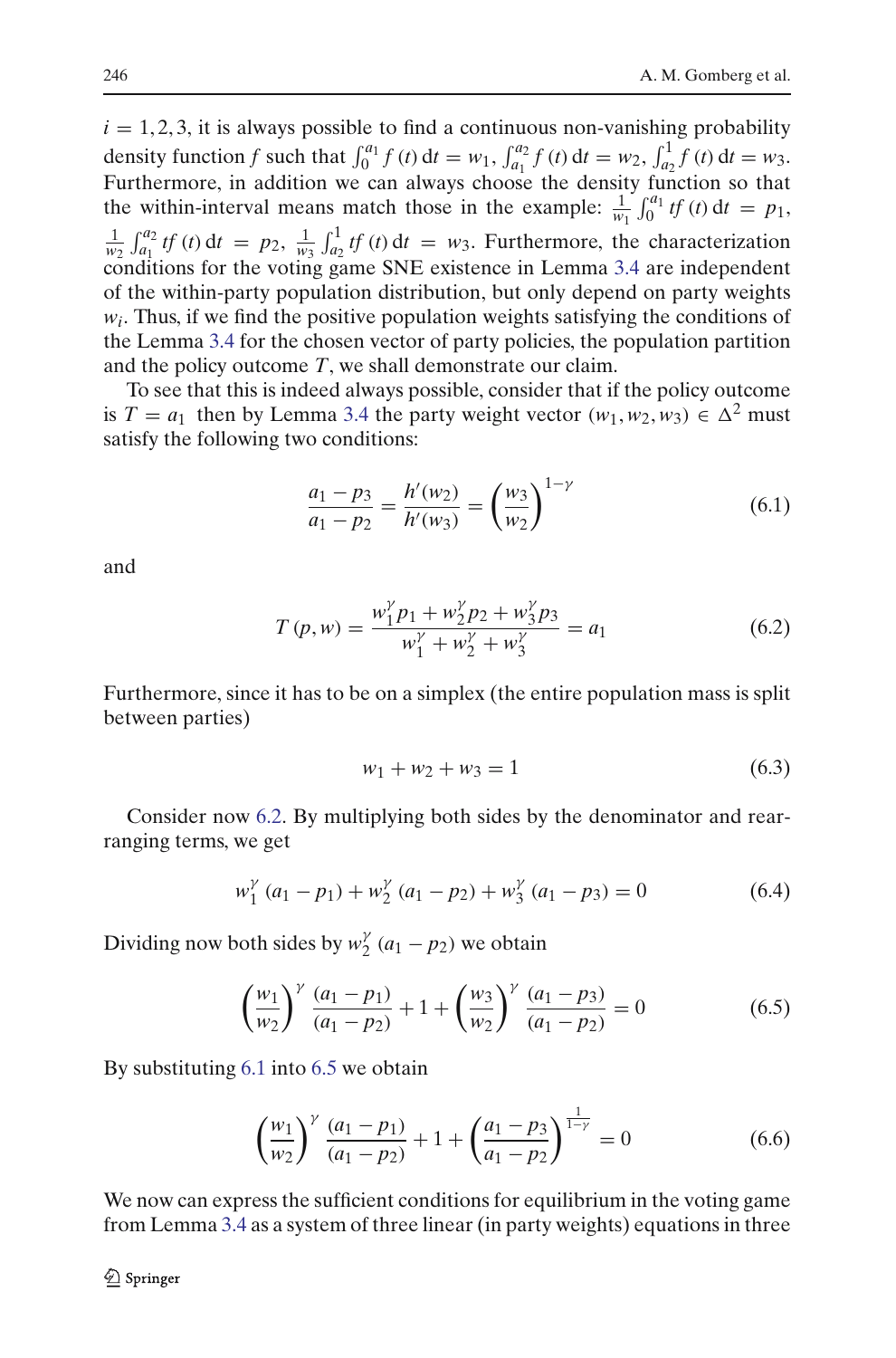variables:

$$
w_3 - \left(\frac{a_1 - p_3}{a_1 - p_2}\right)^{\frac{1}{1 - \gamma}} w_2 = 0
$$
  

$$
w_1 - \left(\left(1 + \left(\frac{a_1 - p_3}{a_1 - p_2}\right)^{\frac{1}{1 - \gamma}}\right) \frac{p_2 - a_1}{a_1 - p_1}\right)^{\frac{1}{\gamma}} w_2 = 0
$$
  

$$
w_1 + w_2 + w_3 = 1 \tag{6.7}
$$

It is clear that this system has a unique solution for every possible profile  $0 < p_1 < a_1 < p_2 < a_2 < p_3 < 1$ <sup>[5](#page-24-0)</sup> Furthermore, such a solution must satisfy  $w_i > 0$  for  $i = 1, 2, 3$ .

Given our observations in the beginning of this demonstration, we have proven our claim. The result for  $T = a_2$  is symmetric.

To provide a numerical illustration for the above generalized example, consider that if  $\gamma = \frac{1}{2}$  then  $a_1 = \frac{1}{3}, a_2 = \frac{2}{3}, p_1 = \frac{1}{6}, p_2 = \frac{1}{2}, p_3 = \frac{5}{6}, T = a_2 = \frac{2}{3}$ <br>characterizes a multi-party pluralistic equilibrium with three positive-mass parties for any population distribution such that  $\int_0^{\frac{1}{3}} f(t) dt = \frac{9}{110}, \int_{\frac{1}{3}}^{\frac{2}{3}} f(t) dt = \frac{1}{110}$ , 3  $\int_{\frac{2}{3}}^{1} f(t) dt = \frac{100}{110}$  and  $\frac{110}{9} \int_{0}^{\frac{1}{3}} tf(t) dt = \frac{1}{6}$ , 110  $\int_{\frac{1}{3}}^{\frac{2}{3}} tf(t) dt = \frac{1}{2}$ , and  $\frac{110}{100} \int_{\frac{2}{3}}^{1} tf(t)$  $dt = \frac{5}{6}$  (that this does indeed constitute an equilibrium is easy to check directly, since any shift of population mass from party 3 makes the policy outcome move to the left of  $\frac{2}{3}$  and any shift of population mass between or out of the parties 1 and 2 makes the policy outcome shift to the right of  $\frac{2}{3}$ ). In this example, the

but have a far from negligible impact on the policy outcome. To end this section, we provide an example of non-existence of pluralistic multiparty equilibrium in which all three parties receive a positive vote share *for a given voter distribution*. In particular, if the population distribution is uniform, equilibria of this type do not exist.

leftist and, especially, the centrist parties get only a small proportion of voters,

*Example 6.5* Suppose that the distribution of agents is *uniform* on the interval  $Z = [0, 1]$ . There are *three* parties and the mapping *P* satisfies that  $p_i = P_i(S)$ is the *median* type of  $S_i$ ,  $i = 1, 2, 3$ . The function *g* satisfies condition in Eq. [3.3](#page-6-2) and  $h(x) = x^{\gamma}, 0 < \gamma < 1$ .

Since  $S_i$  is an interval in the real line the median type is well defined and unique. Let  $w_i$  be the mass of interval  $S_i$ ,  $i = 1, 2, 3$ . Suppose that there exists a multiparty equilibrium under which the three parties receive a positive vote

$$
\frac{5}{2} \text{ Since both } \left(\frac{a_1 - p_3}{a_1 - p_2}\right)^{\frac{1}{1 - \gamma}} > 1 \text{ and } \left(\left(1 + \left(\frac{a_1 - p_3}{a_1 - p_2}\right)^{\frac{1}{1 - \gamma}}\right)^{\frac{p_2 - a_1}{a_1 - p_1}}\right)^{\frac{1}{\gamma}} > 0 \text{, the singularity condition}
$$

<span id="page-24-0"></span>for the left hand side  $\left(\frac{a_1 - p_3}{a_1 - p_2}\right)^{\frac{1}{1 - \gamma}} + \left(\left(1 + \left(\frac{a_1 - p_3}{a_1 - p_2}\right)^{\frac{1}{1 - \gamma}}\right)\frac{p_2 - a_1}{a_1 - p_1}\right)^{\frac{1}{\gamma}} = 1$  cannot be satisfied.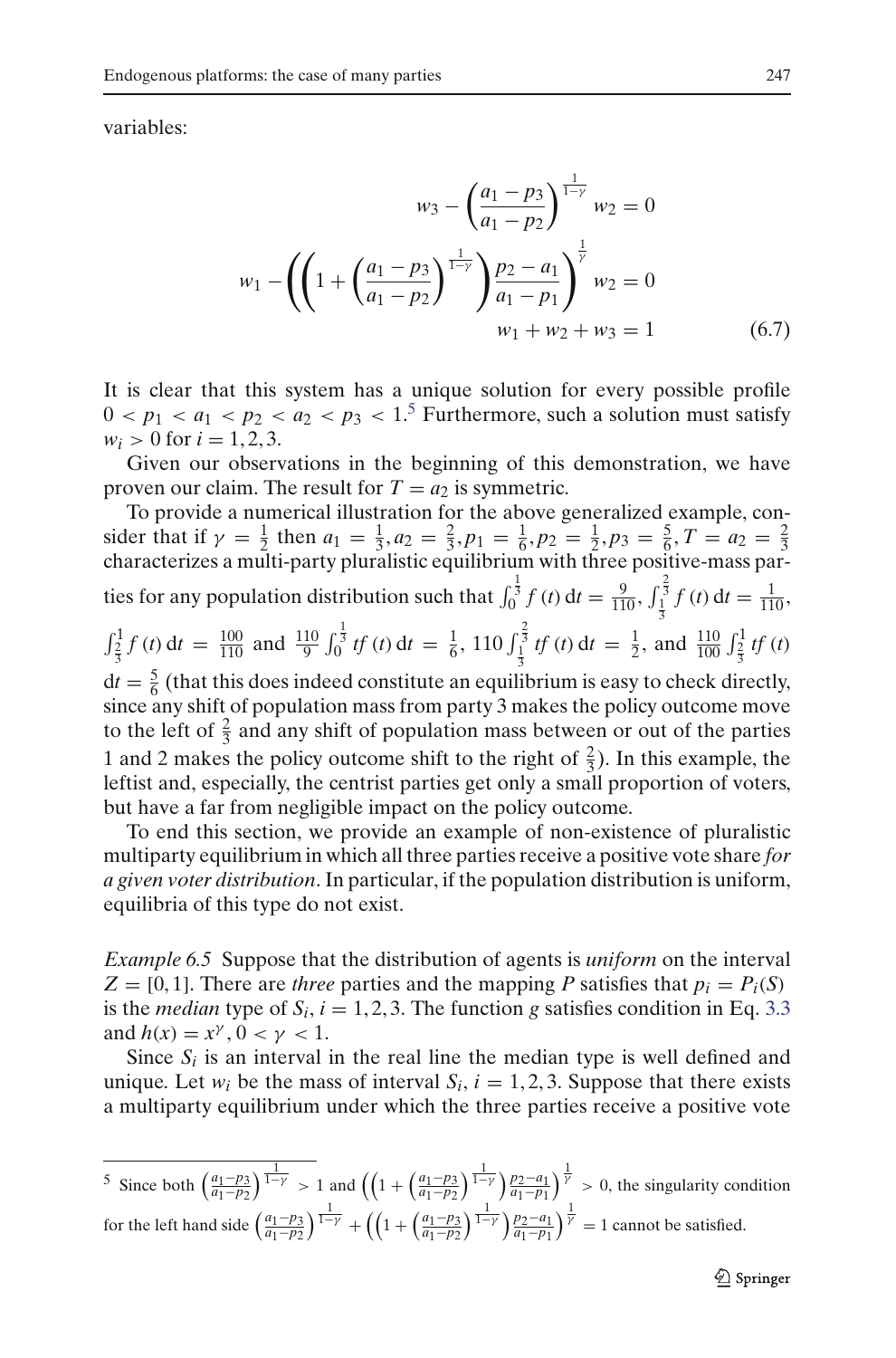<span id="page-25-4"></span>share, i.e.  $0 < w_i < 1, i = 1, 2, 3$ . Then, it must be true that

$$
p_1 = \frac{w_1}{2}, p_2 = w_1 + \frac{w_2}{2}, p_3 = w_1 + w_2 + \frac{w_3}{2}
$$
 (6.8)

Furthermore, the necessary conditions in Lemma [3.4](#page-7-1) have to be satisfied. Say that, without loss of generality, the first condition in the Lemma is satisfied, Thus, we have

$$
T(p, w) = w_1 + w_2 \tag{6.9}
$$

<span id="page-25-5"></span>In this case, Condition (3.1) of the same Lemma requires that

$$
\frac{T(p, w) - p_1}{T(p, w) - p_2} = \frac{h'(w_2)}{h'(w_1)}\tag{6.10}
$$

Conditions [6.8–](#page-25-4)[6.10](#page-25-5) imply

$$
\frac{w_1 + 2w_2}{w_2} = \frac{w_2^{\gamma - 1}}{w_1^{\gamma - 1}}
$$

that can be written as

$$
w_1 = w_1^{1-\gamma} w_2^{\gamma} - 2w_2 \tag{6.11}
$$

We have already seen that concavity of *h* and inequality [6.10](#page-25-5) imply that  $w_1 > w_2$ . Hence,

$$
w_1^{1-\gamma} w_2^{\gamma} - 2w_2 < w_1 - 2w_2 \tag{6.12}
$$

<span id="page-25-6"></span>but inequality in [6.12](#page-25-6) contradicts equality [6.10.](#page-25-5)

**Acknowledgements** The manuscript has benefited substantially thanks to the careful reading of an anonymous referee. We are greatly indebted for his/her generous comments, and, especially, for indicating an important error in an earlier draft. Ortuño-Ortín is grateful for the financial support of the Comunidad de Madrid (grant 06/HSE/0157/200) and of the Fundacion BBVA. Marhuenda is grateful for the financial support from the Spainsh Ministry of Education (grant SEJ2004-00968). Gomberg is grateful to the Asociación Mexicana de Cultura for financial support.

#### **References**

<span id="page-25-3"></span><span id="page-25-2"></span><span id="page-25-1"></span>Aldrich JH (1983) A Downsian spatial model of party activism. Am Polit Sci Rev 77:974–990 Alesina A, Rosenthal H (1997) A theory of divided government. Econometrica 64:1311–134 Aumann RJ (1959) Acceptable points in general cooperative *n*-person games. In: Tucker AW,

Luce RD (eds) Contributions to the theory of games. vol IV (Annals of Mathematics Studies, 40) Princeton University Press, Princeton, pp 287–324

<span id="page-25-0"></span>Baron D (1993) Government formation and endogenous parties. Am Polit Sci Rev 87:34–47